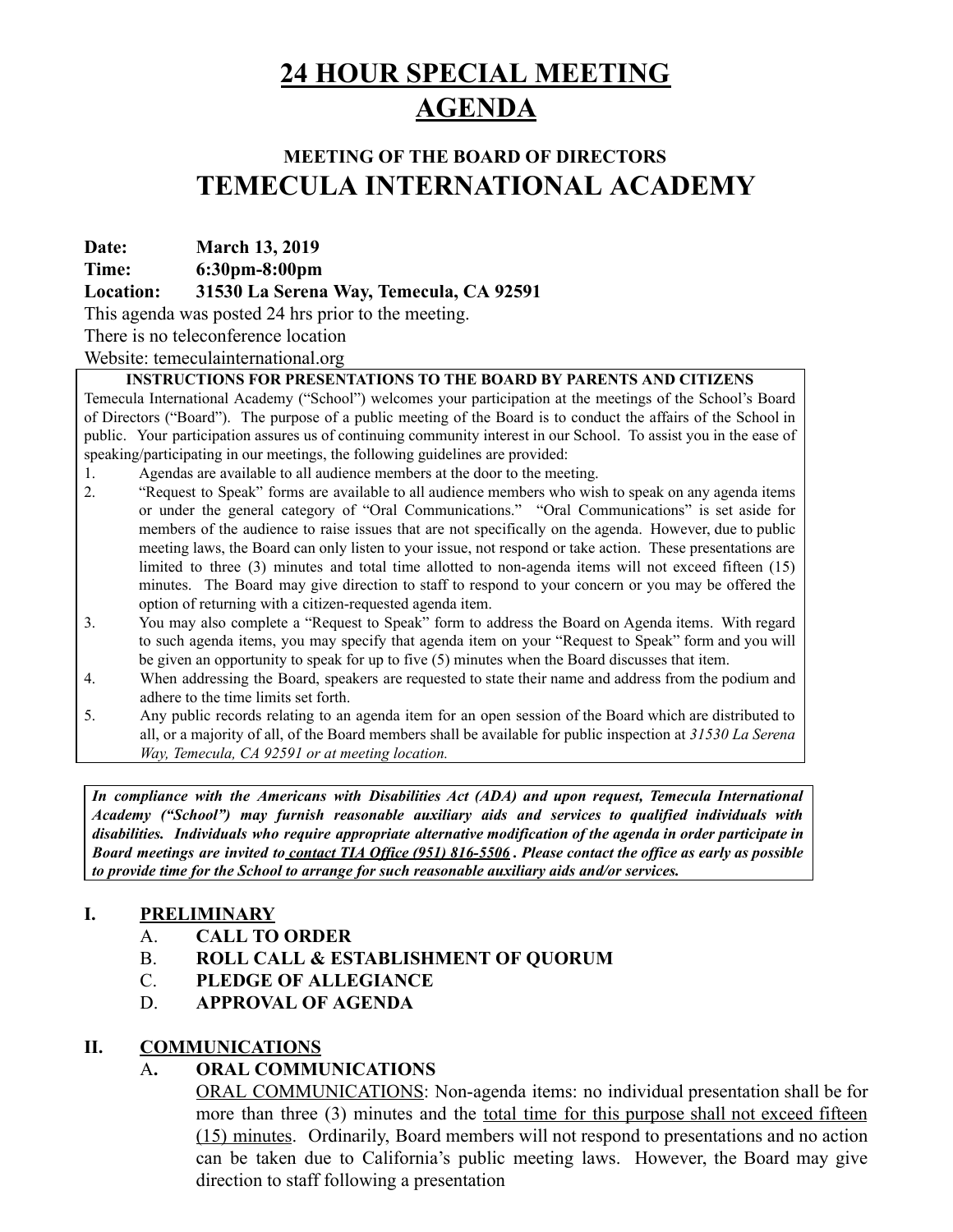## **III. CONSENT ITEMS**

All matters listed under the consent agenda are considered by the Board to be routine and will be approved/enacted by the Board in one motion in the form listed below. Unless specifically requested by a Board member or a member of the public to be removed from the Consent Agenda for discussion, there will be limited or no discussion of these items prior to the Board votes on them. The President recommends approval of all items on the consent agenda. A. none

### **IV. INFORMATION/DISCUSSION**

A. Second Interim Budget presentation - ICON, John Arndt

## **V. ACTION ITEMS**

A. Approval of Second Interim Budget; Sign form CI for RCOE Submission

## **VI. ADJOURNMENT**

**Next meeting: March 20, 2019, Regularly scheduled.**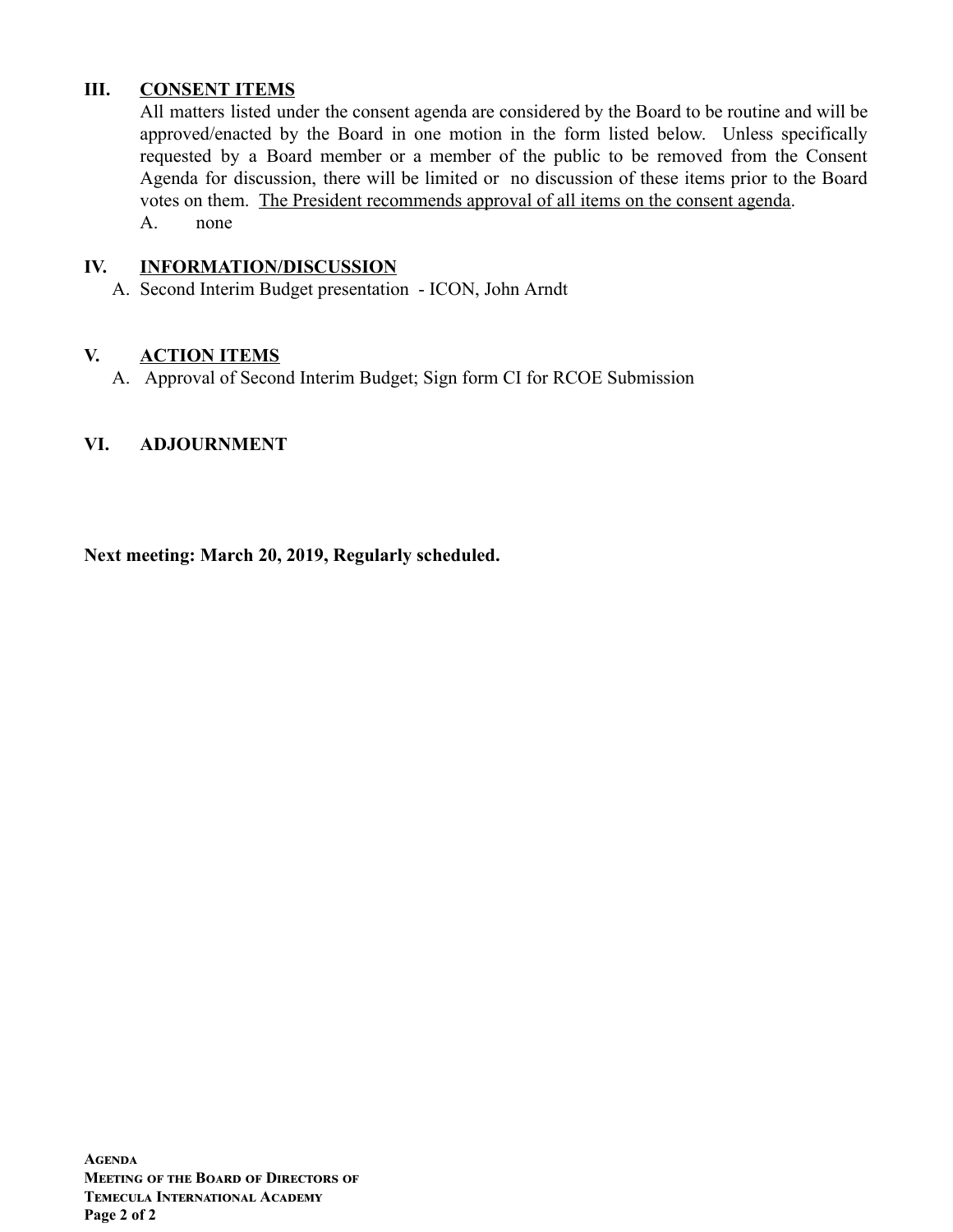|                    | To the chartering authority and the county superintendent of schools (or only to the county superintendent of |                                                                                                                                                                                                                                |
|--------------------|---------------------------------------------------------------------------------------------------------------|--------------------------------------------------------------------------------------------------------------------------------------------------------------------------------------------------------------------------------|
|                    | schools if the county board of education is the chartering authority):                                        |                                                                                                                                                                                                                                |
|                    | 2018-19 CHARTER SCHOOL INTERIM REPORT: This report is hereby filed by the charter school pursuant to          |                                                                                                                                                                                                                                |
|                    | Education Code Section 47604.33(a).                                                                           |                                                                                                                                                                                                                                |
| Signed:            |                                                                                                               | Date: the contract of the contract of the contract of the contract of the contract of the contract of the contract of the contract of the contract of the contract of the contract of the contract of the contract of the cont |
|                    | <b>Charter School Official</b>                                                                                |                                                                                                                                                                                                                                |
|                    | (Original signature required)                                                                                 |                                                                                                                                                                                                                                |
| Printed            |                                                                                                               |                                                                                                                                                                                                                                |
| Name:              | Debra Zickafoose                                                                                              | Title: Board President                                                                                                                                                                                                         |
|                    | For additional information on the interim report, please contact:                                             |                                                                                                                                                                                                                                |
|                    |                                                                                                               |                                                                                                                                                                                                                                |
|                    | <b>Charter School Contact:</b>                                                                                |                                                                                                                                                                                                                                |
| John J. Arndt, CPA |                                                                                                               |                                                                                                                                                                                                                                |
| Name               |                                                                                                               |                                                                                                                                                                                                                                |
|                    | <b>Business Representative</b>                                                                                |                                                                                                                                                                                                                                |
| Title              |                                                                                                               |                                                                                                                                                                                                                                |
| (323) 457-0499     |                                                                                                               |                                                                                                                                                                                                                                |
| Telephone          |                                                                                                               |                                                                                                                                                                                                                                |
| jarndt@iconsm.com  |                                                                                                               |                                                                                                                                                                                                                                |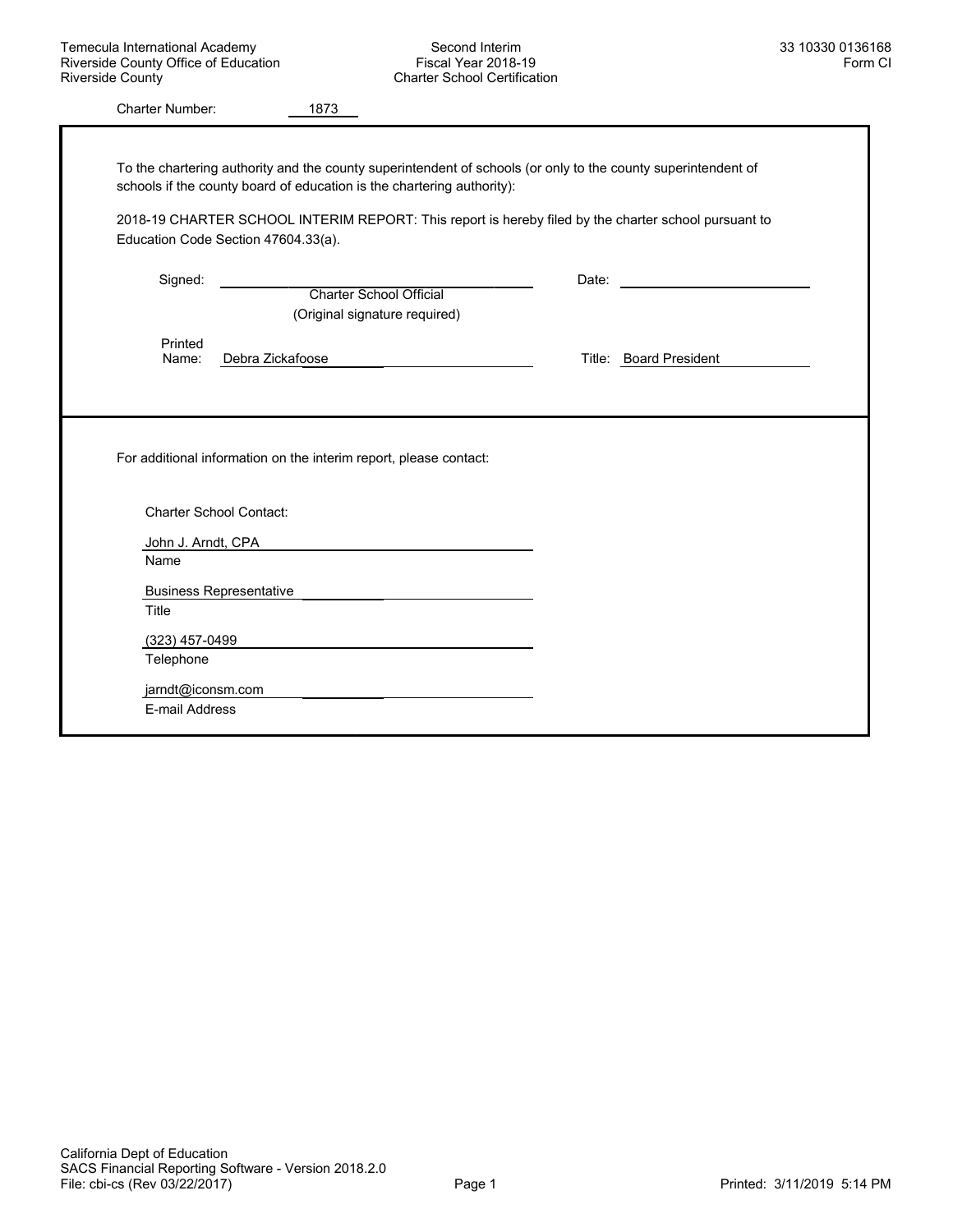#### 2018-19 Second Interim AVERAGE DAILY ATTENDANCE 33 10330 0136168

|                                                                                                                                                                                       | <b>ESTIMATED</b><br><b>FUNDED ADA</b><br>Original<br><b>Budget</b> | <b>ESTIMATED</b><br><b>FUNDED ADA</b><br><b>Board</b><br>Approved<br>Operating<br><b>Budget</b> | <b>ESTIMATED</b><br><b>P-2 REPORT</b><br><b>ADA</b><br><b>Projected Year</b><br><b>Totals</b> | <b>ESTIMATED</b><br><b>FUNDED ADA</b><br>Projected<br><b>Year Totals</b> | <b>DIFFERENCE</b><br>(Col. D - B) | <b>PERCENTAGE</b><br><b>DIFFERENCE</b><br>(Col. E/B) |
|---------------------------------------------------------------------------------------------------------------------------------------------------------------------------------------|--------------------------------------------------------------------|-------------------------------------------------------------------------------------------------|-----------------------------------------------------------------------------------------------|--------------------------------------------------------------------------|-----------------------------------|------------------------------------------------------|
| <b>Description</b>                                                                                                                                                                    | (A)                                                                | (B)                                                                                             | (C)                                                                                           | (D)                                                                      | (E)                               | (F)                                                  |
| <b>C. CHARTER SCHOOL ADA</b><br>Authorizing LEAs reporting charter school SACS financial data in their Fund 01, 09, or 62 use this worksheet to report ADA for those charter schools. |                                                                    |                                                                                                 |                                                                                               |                                                                          |                                   |                                                      |
| Charter schools reporting SACS financial data separately from their authorizing LEAs in Fund 01 or Fund 62 use this worksheet to report their ADA.                                    |                                                                    |                                                                                                 |                                                                                               |                                                                          |                                   |                                                      |
|                                                                                                                                                                                       |                                                                    |                                                                                                 |                                                                                               |                                                                          |                                   |                                                      |
| FUND 01: Charter School ADA corresponding to SACS financial data reported in Fund 01.                                                                                                 |                                                                    |                                                                                                 |                                                                                               |                                                                          |                                   |                                                      |
|                                                                                                                                                                                       |                                                                    |                                                                                                 |                                                                                               |                                                                          |                                   |                                                      |
| 1. Total Charter School Regular ADA<br>2. Charter School County Program Alternative                                                                                                   | 0.00                                                               | 0.00                                                                                            | 0.00                                                                                          | 0.00                                                                     | 0.00                              | 0%                                                   |
| <b>Education ADA</b>                                                                                                                                                                  |                                                                    |                                                                                                 |                                                                                               |                                                                          |                                   |                                                      |
| a. County Group Home and Institution Pupils                                                                                                                                           | 0.00                                                               | 0.00                                                                                            | 0.00                                                                                          | 0.00                                                                     | 0.00                              | 0%                                                   |
| b. Juvenile Halls, Homes, and Camps                                                                                                                                                   | 0.00                                                               | 0.00                                                                                            | 0.00                                                                                          | 0.00                                                                     | 0.00                              | 0%                                                   |
| c. Probation Referred, On Probation or Parole,                                                                                                                                        |                                                                    |                                                                                                 |                                                                                               |                                                                          |                                   |                                                      |
| Expelled per EC 48915(a) or (c) [EC 2574(c)(4)(A)]                                                                                                                                    | 0.00                                                               | 0.00                                                                                            | 0.00                                                                                          | 0.00                                                                     | 0.00                              | 0%                                                   |
| d. Total, Charter School County Program                                                                                                                                               |                                                                    |                                                                                                 |                                                                                               |                                                                          |                                   |                                                      |
| <b>Alternative Education ADA</b>                                                                                                                                                      |                                                                    |                                                                                                 |                                                                                               |                                                                          |                                   |                                                      |
| (Sum of Lines C2a through C2c)                                                                                                                                                        | 0.00                                                               | 0.00                                                                                            | 0.00                                                                                          | 0.00                                                                     | 0.00                              | 0%                                                   |
| 3. Charter School Funded County Program ADA                                                                                                                                           |                                                                    |                                                                                                 |                                                                                               |                                                                          |                                   |                                                      |
| a. County Community Schools                                                                                                                                                           | 0.00                                                               | 0.00                                                                                            | 0.00                                                                                          | 0.00                                                                     | 0.00                              | 0%                                                   |
| b. Special Education-Special Day Class                                                                                                                                                | 0.00                                                               | 0.00                                                                                            | 0.00                                                                                          | 0.00                                                                     | 0.00                              | 0%                                                   |
| c. Special Education-NPS/LCI                                                                                                                                                          | 0.00                                                               | 0.00                                                                                            | 0.00                                                                                          | 0.00                                                                     | 0.00                              | 0%                                                   |
| d. Special Education Extended Year                                                                                                                                                    | 0.00                                                               | 0.00                                                                                            | 0.00                                                                                          | 0.00                                                                     | 0.00                              | 0%                                                   |
| e. Other County Operated Programs:                                                                                                                                                    |                                                                    |                                                                                                 |                                                                                               |                                                                          |                                   |                                                      |
| Opportunity Schools and Full Day                                                                                                                                                      |                                                                    |                                                                                                 |                                                                                               |                                                                          |                                   |                                                      |
| Opportunity Classes, Specialized Secondary                                                                                                                                            |                                                                    |                                                                                                 |                                                                                               |                                                                          |                                   |                                                      |
| Schools                                                                                                                                                                               | 0.00                                                               | 0.00                                                                                            | 0.00                                                                                          | 0.00                                                                     | 0.00                              | 0%                                                   |
| f. Total, Charter School Funded County                                                                                                                                                |                                                                    |                                                                                                 |                                                                                               |                                                                          |                                   |                                                      |
| Program ADA                                                                                                                                                                           |                                                                    |                                                                                                 |                                                                                               |                                                                          |                                   |                                                      |
| (Sum of Lines C3a through C3e)<br>4. TOTAL CHARTER SCHOOL ADA                                                                                                                         | 0.00                                                               | 0.00                                                                                            | 0.00                                                                                          | 0.00                                                                     | 0.00                              | 0%                                                   |
| (Sum of Lines C1, C2d, and C3f)                                                                                                                                                       | 0.00                                                               | 0.00                                                                                            | 0.00                                                                                          | 0.00                                                                     | 0.00                              | 0%                                                   |
|                                                                                                                                                                                       |                                                                    |                                                                                                 |                                                                                               |                                                                          |                                   |                                                      |
|                                                                                                                                                                                       |                                                                    |                                                                                                 |                                                                                               |                                                                          |                                   |                                                      |
| FUND 09 or 62: Charter School ADA corresponding to SACS financial data reported in Fund 09 or Fund 62.                                                                                |                                                                    |                                                                                                 |                                                                                               |                                                                          |                                   |                                                      |
| 5. Total Charter School Regular ADA                                                                                                                                                   | 216.60                                                             | 216.60                                                                                          | 197.60                                                                                        | 197.60                                                                   | (19.00)                           | $-9%$                                                |
| 6. Charter School County Program Alternative                                                                                                                                          |                                                                    |                                                                                                 |                                                                                               |                                                                          |                                   |                                                      |
| <b>Education ADA</b>                                                                                                                                                                  |                                                                    |                                                                                                 |                                                                                               |                                                                          |                                   |                                                      |
| a. County Group Home and Institution Pupils                                                                                                                                           | 0.00                                                               | 0.00                                                                                            | 0.00                                                                                          | 0.00                                                                     | 0.00                              | 0%                                                   |
| b. Juvenile Halls, Homes, and Camps                                                                                                                                                   | 0.00                                                               | 0.00                                                                                            | 0.00                                                                                          | 0.00                                                                     | 0.00                              | 0%                                                   |
| c. Probation Referred. On Probation or Parole.                                                                                                                                        | 0.00                                                               |                                                                                                 |                                                                                               |                                                                          |                                   |                                                      |
| Expelled per EC 48915(a) or (c) [EC 2574(c)(4)(A)]                                                                                                                                    |                                                                    | 0.00                                                                                            | 0.00                                                                                          | 0.00                                                                     | 0.00                              | 0%                                                   |
| d. Total, Charter School County Program<br><b>Alternative Education ADA</b>                                                                                                           |                                                                    |                                                                                                 |                                                                                               |                                                                          |                                   |                                                      |
| (Sum of Lines C6a through C6c)                                                                                                                                                        | 0.00                                                               | 0.00                                                                                            | 0.00                                                                                          | 0.00                                                                     | 0.00                              | $0\%$                                                |
| 7. Charter School Funded County Program ADA                                                                                                                                           |                                                                    |                                                                                                 |                                                                                               |                                                                          |                                   |                                                      |
| a. County Community Schools                                                                                                                                                           | 0.00                                                               | 0.00                                                                                            | 0.00                                                                                          | 0.00                                                                     | 0.00                              | 0%                                                   |
| b. Special Education-Special Day Class                                                                                                                                                | 0.00                                                               | 0.00                                                                                            | 0.00                                                                                          | 0.00                                                                     | 0.00                              | 0%                                                   |
| c. Special Education-NPS/LCI                                                                                                                                                          | 0.00                                                               | 0.00                                                                                            | 0.00                                                                                          | 0.00                                                                     | 0.00                              | 0%                                                   |
| d. Special Education Extended Year                                                                                                                                                    | 0.00                                                               | 0.00                                                                                            | 0.00                                                                                          | 0.00                                                                     | 0.00                              | 0%                                                   |
| e. Other County Operated Programs:                                                                                                                                                    |                                                                    |                                                                                                 |                                                                                               |                                                                          |                                   |                                                      |
| Opportunity Schools and Full Day                                                                                                                                                      |                                                                    |                                                                                                 |                                                                                               |                                                                          |                                   |                                                      |
| Opportunity Classes, Specialized Secondary                                                                                                                                            |                                                                    |                                                                                                 |                                                                                               |                                                                          |                                   |                                                      |
| Schools                                                                                                                                                                               | 0.00                                                               | 0.00                                                                                            | 0.00                                                                                          | 0.00                                                                     | 0.00                              | 0%                                                   |
| f. Total, Charter School Funded County                                                                                                                                                |                                                                    |                                                                                                 |                                                                                               |                                                                          |                                   |                                                      |
| <b>Program ADA</b>                                                                                                                                                                    |                                                                    |                                                                                                 |                                                                                               |                                                                          |                                   |                                                      |
| (Sum of Lines C7a through C7e)                                                                                                                                                        | 0.00                                                               | 0.00                                                                                            | 0.00                                                                                          | 0.00                                                                     | 0.00                              | 0%                                                   |
| 8. TOTAL CHARTER SCHOOL ADA                                                                                                                                                           |                                                                    |                                                                                                 |                                                                                               |                                                                          |                                   |                                                      |
| (Sum of Lines C5, C6d, and C7f)                                                                                                                                                       | 216.60                                                             | 216.60                                                                                          | 197.60                                                                                        | 197.60                                                                   | (19.00)                           | $-9%$                                                |
| 9. TOTAL CHARTER SCHOOL ADA                                                                                                                                                           |                                                                    |                                                                                                 |                                                                                               |                                                                          |                                   |                                                      |
| Reported in Fund 01, 09, or 62                                                                                                                                                        |                                                                    |                                                                                                 |                                                                                               |                                                                          |                                   |                                                      |
| (Sum of Lines C4 and C8)                                                                                                                                                              | 216.60                                                             | 216.60                                                                                          | 197.60                                                                                        | 197.60                                                                   | (19.00)                           | $-9%$                                                |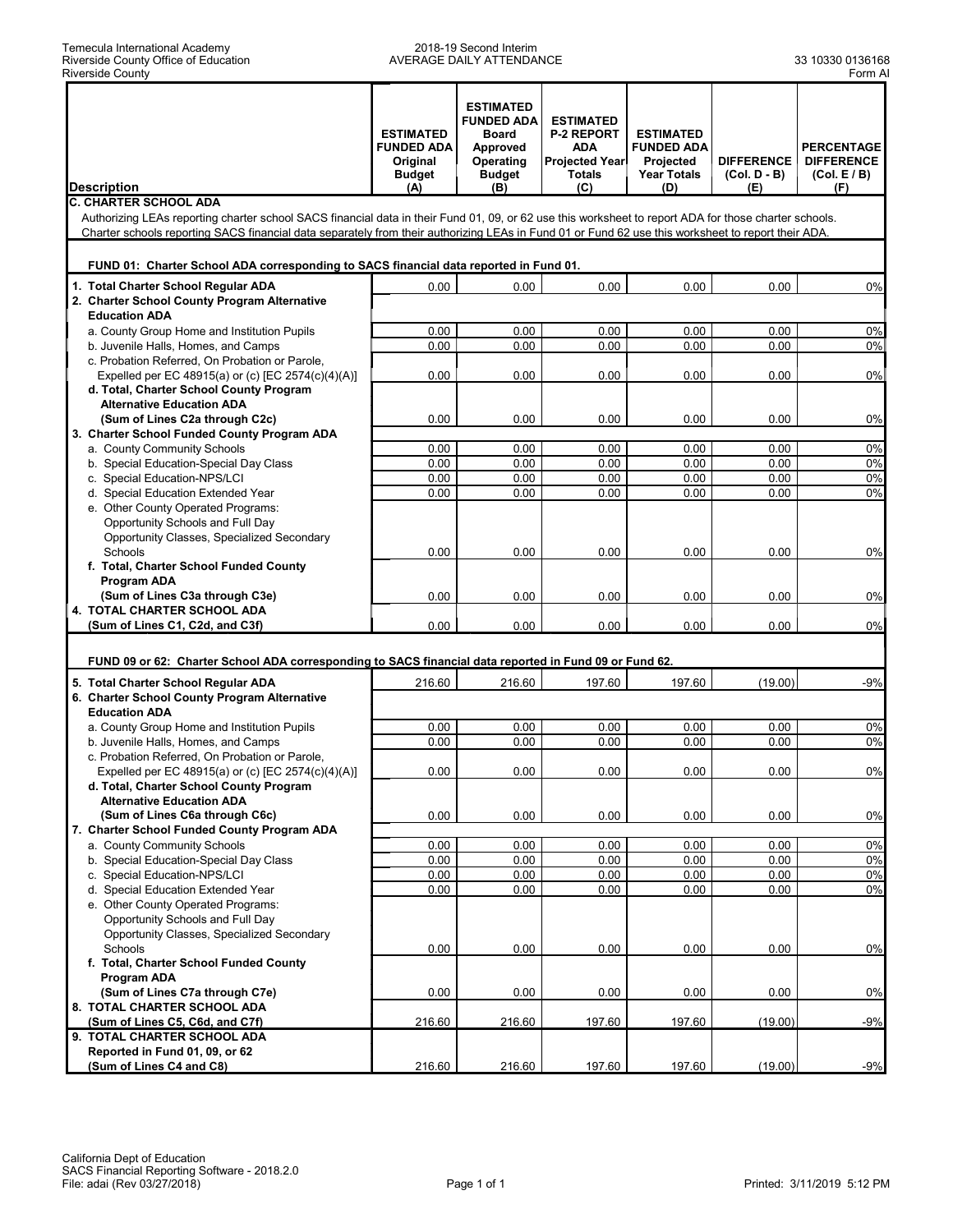#### **Second Interim 2018-19 Actuals to Date Technical Review Checks**

#### **Temecula International Academy** Riverside County Office of Education **Riverside County Riverside County**

Following is a chart of the various types of technical review checks and related requirements:

|            | - Fatal (Data must be corrected; an explanation is not allowed)   |
|------------|-------------------------------------------------------------------|
|            | W/WC - Warning/Warning with Calculation (If data are not correct, |
|            | correct the data; if data are correct an explanation              |
|            | is required)                                                      |
| $\bigcirc$ | - Informational (If data are not correct, correct the data; if    |
|            | data are correct an explanation is optional,                      |
|            | but encouraged)                                                   |

#### **IMPORT CHECKS**

| $CHECKFUND - (F) - All FUND codes must be valid.$              |  |  |  |  |  |  | <b>PASSED</b> |
|----------------------------------------------------------------|--|--|--|--|--|--|---------------|
| $CHK-FUND09-ACTIVITY - (F) - There is no activity in Fund 09.$ |  |  |  |  |  |  | <b>PASSED</b> |

**CHECKRESOURCE - (W) - The following codes for RESOURCE are not valid. Data should be corrected or narrative must be provided explaining why the exception (s) should be considered appropriate. EXCEPTION**

| <b>ACCOUNT</b>                |                 |              |
|-------------------------------|-----------------|--------------|
| $FD - RS - PY - GO - FN - OB$ | <b>RESOURCE</b> | <b>VALUE</b> |
| 62-7311-0-0000-0000-8590      | 7311            | 310.00       |
| 62-7311-0-0000-0000-979Z      | 7311            | 310.00       |
| 62-7311-0-0000-0000-9790      | 7311            | 310.00       |

**CHK-RS-LOCAL-DEFINED - (F) - All locally defined resource codes must roll up to a CDE defined resource code. PASSED**

| CHECKGOAL - (F) - All GOAL codes must be valid.           | <b>PASSED</b> |
|-----------------------------------------------------------|---------------|
| CHECKFUNCTION - $(F)$ - All FUNCTION codes must be valid. | <b>PASSED</b> |
| CHECKOBJECT - (F) - All OBJECT codes must be valid.       | <b>PASSED</b> |

**CHK-FUNDxOBJECT - (F) - All FUND and OBJECT account code combinations must be valid. PASSED**

**CHK-FDxRS7690x8590 - (F) - Funds 19, 57, 63, 66, 67, and 73 with Object 8590, All Other State Revenue, must be used in combination with Resource 7690, STRS-On Behalf Pension Contributions. PASSED**

**CHK-FUNDxRESOURCE - (W) - The following combinations for FUND and RESOURCE are invalid. Data should be corrected or narrative must be provided explaining why the exception(s) should be considered appropriate. EXCEPTION**

| <b>ACCOUNT</b>                                                                  |      |                 |              |
|---------------------------------------------------------------------------------|------|-----------------|--------------|
| FD.<br>- RS - PY<br>GO –<br>${\bf FN}$<br>OВ<br>$\overline{\phantom{0}}$<br>$-$ | FUND | <b>RESOURCE</b> | <b>VALUE</b> |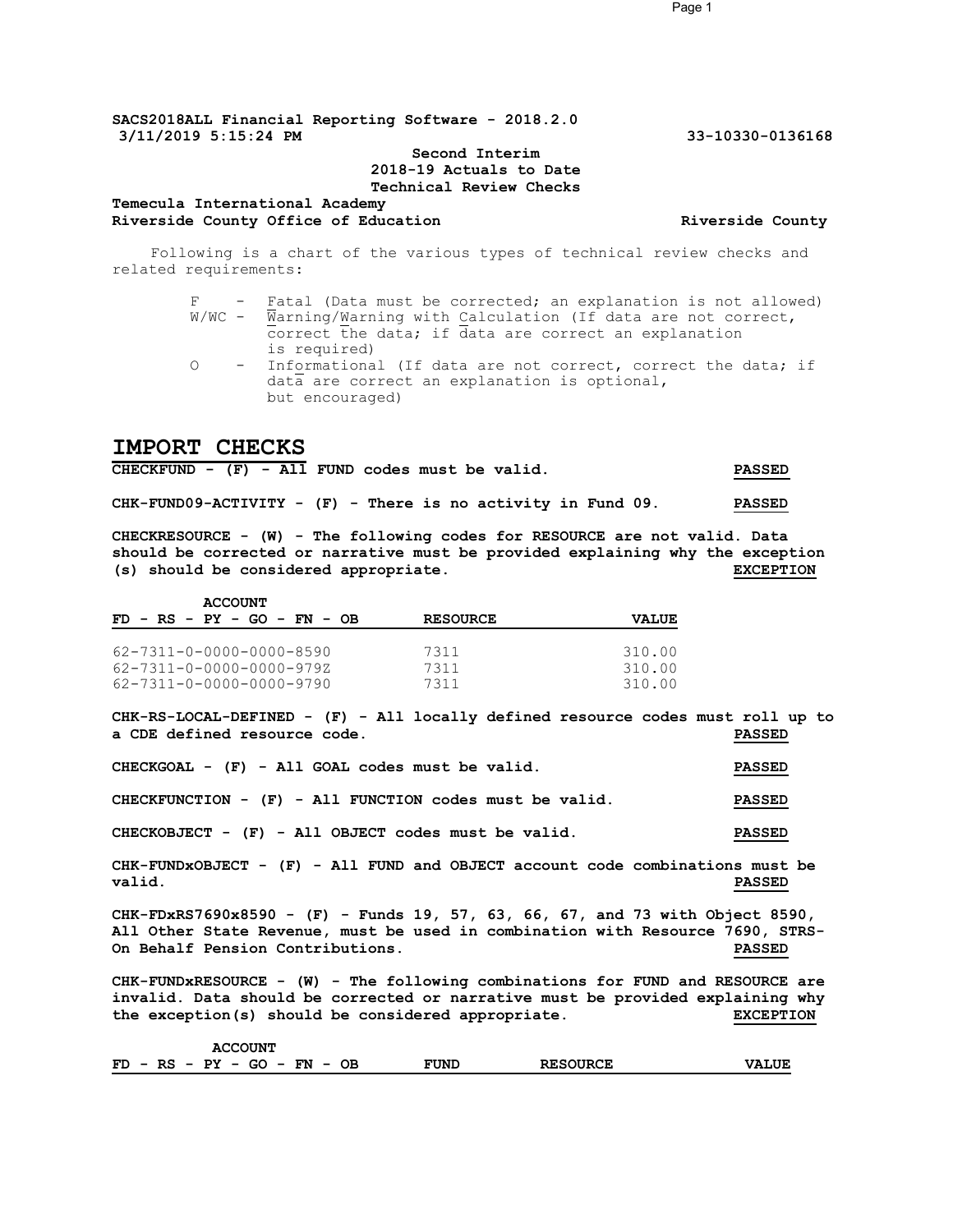SACS2018ALL Financial Reporting Software - 2018.2.0 33-10330-0136168-Temecula International Academy-Second Interim 2018-19 Actuals to Date 3/11/2019 5:15:24 PM

| 62-7311-0-0000-0000-8590 | 62  | 7311 | 310.00 |
|--------------------------|-----|------|--------|
| 62-7311-0-0000-0000-9790 | 62. | 7311 | 310.00 |
| 62-7311-0-0000-0000-979Z | 62. | 7311 | 310.00 |

**CHK-FUNDxGOAL - (W) - All FUND and GOAL account code combinations should be valid. PASSED**

**CHK-FUNDxFUNCTION-A - (W) - All FUND (funds 01 through 12, 19, 57, 62, and 73) and FUNCTION account code combinations should be valid. PASSED**

**CHK-FUNDxFUNCTION-B - (F) - All FUND (all funds except for 01 through 12, 19, 57, 62, and 73) and FUNCTION account code combinations must be valid. PASSED**

**CHK-RESOURCExOBJECTA - (W) - The following combinations for RESOURCE and OBJECT (objects 8000 through 9999, except for 9791, 9793, and 9795) are invalid. Data should be corrected or narrative must be provided explaining why the exception (s) should be considered appropriate. EXCEPTION**

|  |  |  | <b>ACCOUNT</b>                |  |  |                 |               |              |  |
|--|--|--|-------------------------------|--|--|-----------------|---------------|--------------|--|
|  |  |  | $FD - RS - PY - GO - FN - OB$ |  |  | <b>RESOURCE</b> | <b>OBJECT</b> | <b>VALUE</b> |  |
|  |  |  |                               |  |  |                 |               |              |  |

62-7311-0-0000-0000-8590 7311 8590 310.00

**CHK-RESOURCExOBJECTB - (O) - All RESOURCE and OBJECT (objects 9791, 9793, and 9795) account code combinations should be valid. PASSED**

**CHK-RES6500xOBJ8091 - (F) - There is no activity in Resource 6500 (Special Education) with Object 8091 (LCFF Transfers-Current Year) or 8099 (LCFF/Revenue Limit Transfers-Prior Years). PASSED**

**CHK-FUNCTIONxOBJECT - (F) - All FUNCTION and OBJECT account code combinations must be valid. PASSED**

**CHK-GOALxFUNCTION-A - (F) - Goal and function account code combinations (all goals with expenditure objects 1000-7999 in functions 1000-1999 and 4000-5999) must be valid. NOTE: Functions not included in the GOALxFUNCTION table (0000, 2000-3999, 6000-6999, 7100-7199, 7210, 8000-8999) are not checked and will pass the TRC. PASSED**

**CHK-GOALxFUNCTION-B - (F) - General administration costs (functions 7200-7999, except 7210) must be direct-charged to an Undistributed, Nonagency, or County Services to Districts goal (Goal 0000, 7100-7199, or 8600-8699). PASSED**

**SPECIAL-ED-GOAL - (F) - Special Education revenue and expenditure transactions (resources 3300-3405, and 6500-6540, objects 1000-8999) must be coded to a Special Education 5000 goal or to Goal 7110, Nonagency-Educational. This technical review check excludes Early Intervening Services resources 3312, 3318, and 3332. PASSED**

#### **GENERAL LEDGER CHECKS**

**INTERFD-DIR-COST - (W) - Transfers of Direct Costs - Interfund (Object 5750) must net to zero for all funds. PASSED**

**INTERFD-INDIRECT - (W) - Transfers of Indirect Costs - Interfund (Object 7350) must net to zero for all funds. PASSED**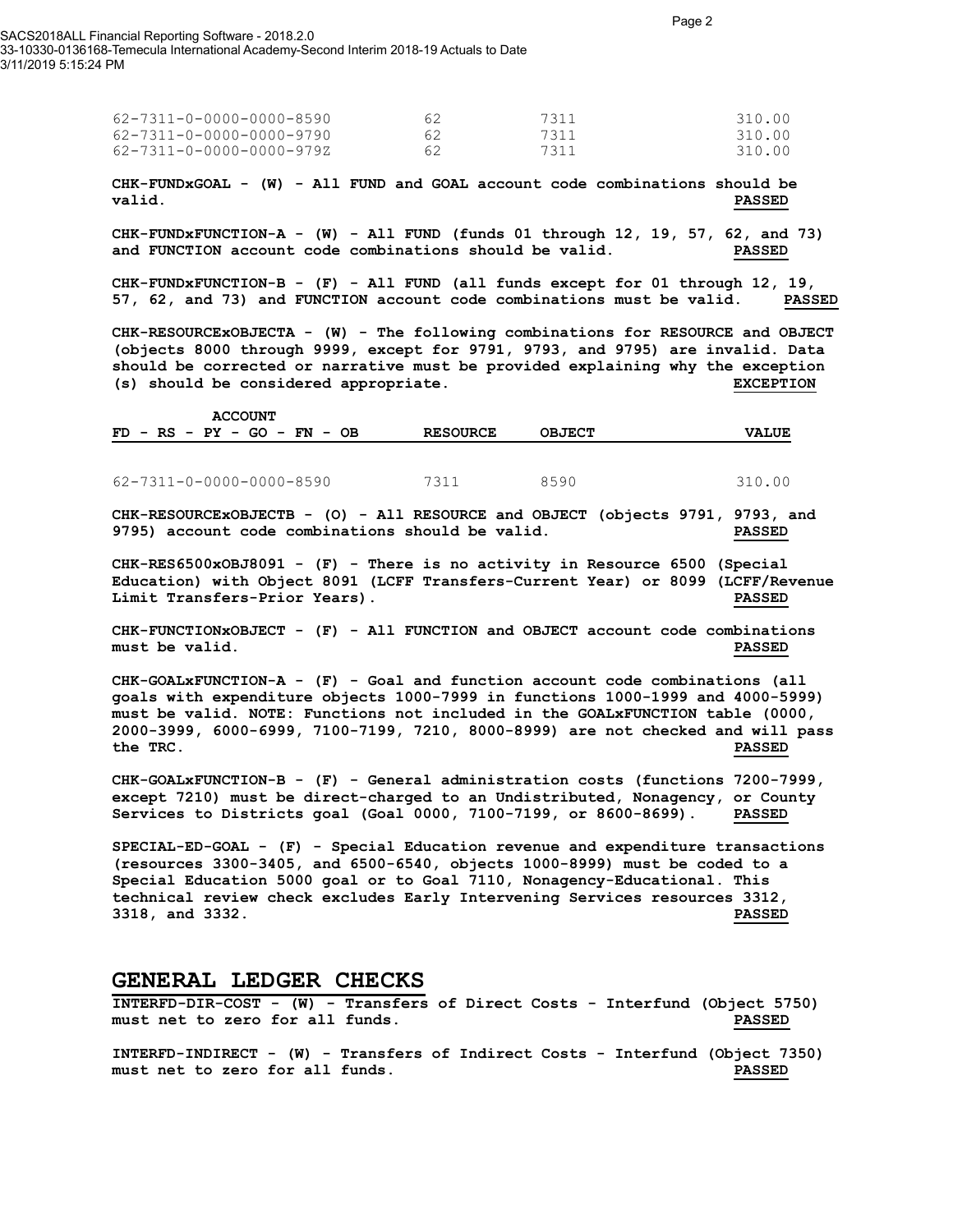**INTERFD-INDIRECT-FN - (W) - Transfers of Indirect Costs - Interfund (Object 7350) must net to zero by function. PASSED INTERFD-IN-OUT - (W) - Interfund Transfers In (objects 8910-8929) must equal Interfund Transfers Out (objects 7610-7629). PASSED LCFF-TRANSFER - (W) - LCFF Transfers (objects 8091 and 8099) must net to zero, individually. PASSED INTRAFD-DIR-COST - (W) - Transfers of Direct Costs (Object 5710) must net to zero by fund. PASSED INTRAFD-INDIRECT - (W) - Transfers of Indirect Costs (Object 7310) must net to zero by fund. PASSED INTRAFD-INDIRECT-FN - (W) - Transfers of Indirect Costs (Object 7310) must net to zero by function. PASSED CONTRIB-UNREST-REV - (W) - Contributions from Unrestricted Revenues (Object 8980) must net to zero by fund. PASSED CONTRIB-RESTR-REV - (W) - Contributions from Restricted Revenues (Object 8990) must net to zero by fund. PASSED EPA-CONTRIB - (W) - There should be no contributions (objects 8980-8999) to the Education Protection Account (Resource 1400). PASSED LOTTERY-CONTRIB - (W) - There should be no contributions (objects 8980-8999) to the lottery (resources 1100 and 6300) or from the Lottery: Instructional Materials (Resource 6300). PASSED**

#### **SUPPLEMENTAL CHECKS**

#### **EXPORT CHECKS**

**CHK-DEPENDENCY - (F) - If data have changed that affect other forms, the affected forms must be opened and saved. PASSED**

Checks Completed.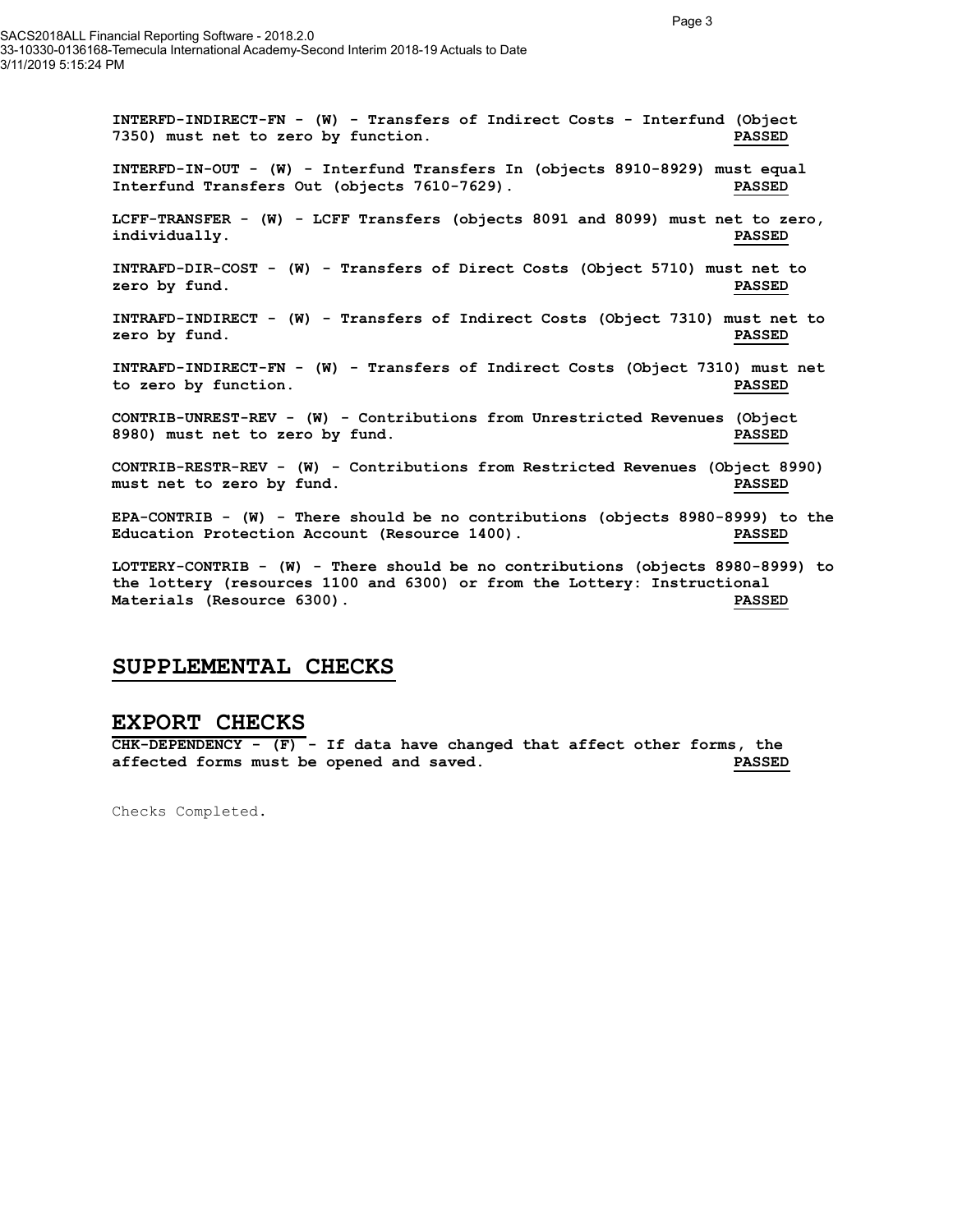#### **SACS2018ALL Financial Reporting Software - 2018.2.0 3/11/2019 5:16:56 PM 33-10330-0136168**

#### **Second Interim 2018-19 Board Approved Operating Budget Technical Review Checks**

#### **Temecula International Academy** Riverside County Office of Education **Riverside County Riverside County**

Following is a chart of the various types of technical review checks and related requirements:

> F - Fatal (Data must be corrected; an explanation is not allowed) W/WC - Warning/Warning with Calculation (If data are not correct, correct the data; if data are correct an explanation is required) O - Informational (If data are not correct, correct the data; if data are correct an explanation is optional, but encouraged)

#### **IMPORT CHECKS**

**CHECKFUND - (F) - All FUND codes must be valid. PASSED CHK-FUND09-ACTIVITY - (F) - There is no activity in Fund 09. PASSED CHECKRESOURCE - (W) - All RESOURCE codes must be valid. PASSED CHK-RS-LOCAL-DEFINED - (F) - All locally defined resource codes must roll up to a CDE defined resource code. PASSED CHECKGOAL - (F) - All GOAL codes must be valid. PASSED CHECKFUNCTION - (F) - All FUNCTION codes must be valid. PASSED CHECKOBJECT - (F) - All OBJECT codes must be valid. PASSED CHK-FUNDxOBJECT - (F) - All FUND and OBJECT account code combinations must be valid. PASSED CHK-FDxRS7690x8590 - (F) - Funds 19, 57, 63, 66, 67, and 73 with Object 8590, All Other State Revenue, must be used in combination with Resource 7690, STRS-On Behalf Pension Contributions. PASSED CHK-FUNDxRESOURCE - (W) - All FUND and RESOURCE account code combinations should be valid. PASSED CHK-FUNDxGOAL - (W) - All FUND and GOAL account code combinations should be valid. PASSED CHK-FUNDxFUNCTION-A - (W) - All FUND (funds 01 through 12, 19, 57, 62, and 73) and FUNCTION account code combinations should be valid. PASSED** CHK-FUNDxFUNCTION-B - (F) - All FUND (all funds except for 01 through 12, 19,<br>57, 62, and 73) and FUNCTION account code combinations must be valid. PASSED 57, 62, and 73) and FUNCTION account code combinations must be valid. **CHK-RESOURCExOBJECTA - (W) - All RESOURCE and OBJECT (objects 8000 through 9999, except for 9791, 9793, and 9795) account code combinations should be valid. PASSED CHK-RESOURCExOBJECTB - (O) - The following combinations for RESOURCE and OBJECT** 

Page 1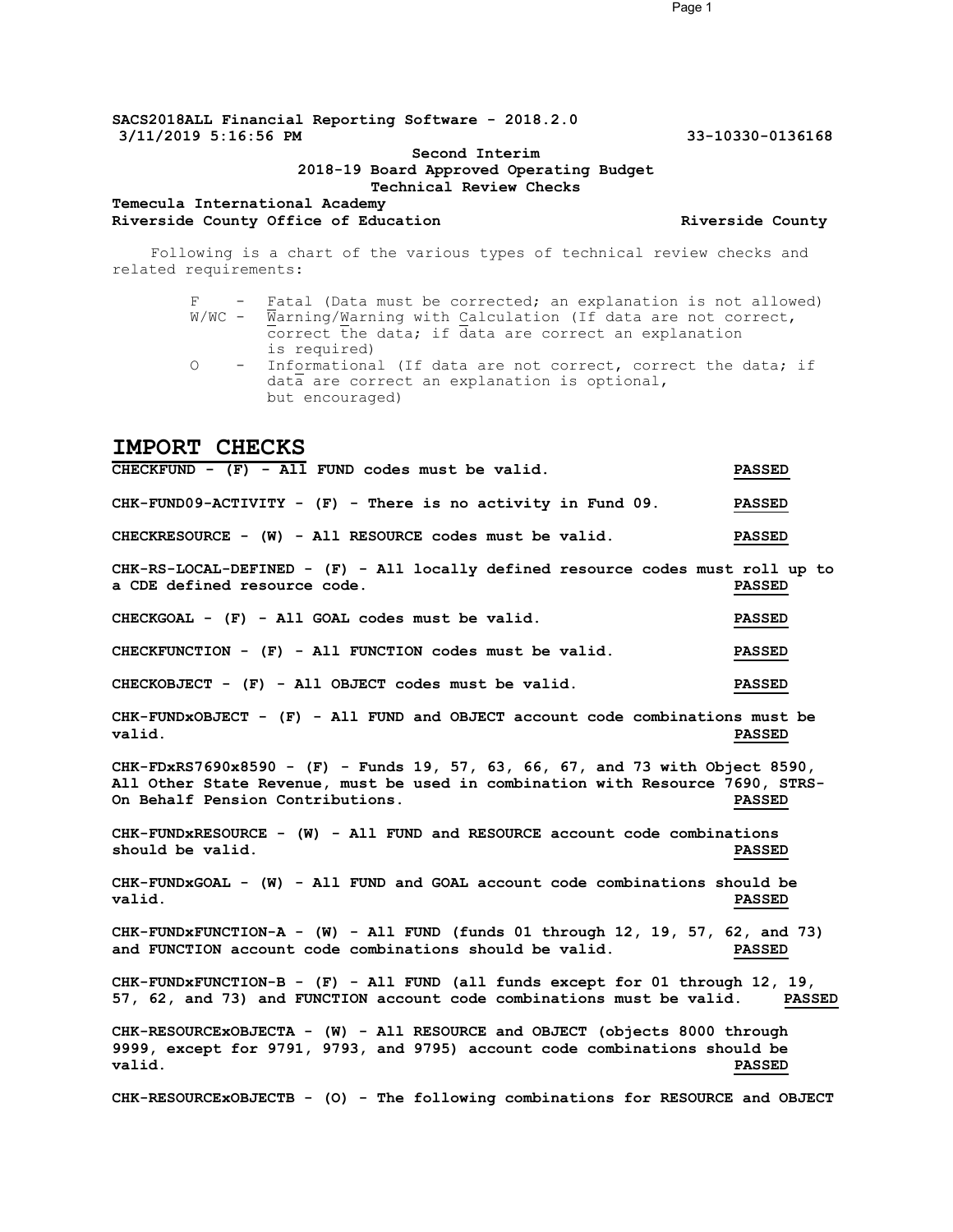| (objects 9791, 9793, and 9795) are invalid: |                 |               | <b>EXCEPTION</b> |
|---------------------------------------------|-----------------|---------------|------------------|
| <b>ACCOUNT</b>                              |                 |               |                  |
| $FD - RS - PY - GO - FN - OB$               | <b>RESOURCE</b> | <b>OBJECT</b> | <b>VALUE</b>     |
|                                             |                 |               |                  |
| 62-4610-0-0000-0000-9791                    | 4610            | 9791          | 12,120.87        |

**CHK-RES6500xOBJ8091 - (F) - There is no activity in Resource 6500 (Special Education) with Object 8091 (LCFF Transfers-Current Year) or 8099 (LCFF/Revenue Limit Transfers-Prior Years). PASSED**

**CHK-FUNCTIONxOBJECT - (F) - All FUNCTION and OBJECT account code combinations must be valid. PASSED**

**CHK-GOALxFUNCTION-A - (F) - Goal and function account code combinations (all goals with expenditure objects 1000-7999 in functions 1000-1999 and 4000-5999) must be valid. NOTE: Functions not included in the GOALxFUNCTION table (0000, 2000-3999, 6000-6999, 7100-7199, 7210, 8000-8999) are not checked and will pass the TRC. PASSED**

**CHK-GOALxFUNCTION-B - (F) - General administration costs (functions 7200-7999, except 7210) must be direct-charged to an Undistributed, Nonagency, or County Services to Districts goal (Goal 0000, 7100-7199, or 8600-8699). PASSED**

**SPECIAL-ED-GOAL - (F) - Special Education revenue and expenditure transactions (resources 3300-3405, and 6500-6540, objects 1000-8999) must be coded to a Special Education 5000 goal or to Goal 7110, Nonagency-Educational. This technical review check excludes Early Intervening Services resources 3312, 3318, and 3332. PASSED**

#### **GENERAL LEDGER CHECKS**

**INTERFD-DIR-COST - (W) - Transfers of Direct Costs - Interfund (Object 5750) must net to zero for all funds. PASSED INTERFD-INDIRECT - (W) - Transfers of Indirect Costs - Interfund (Object 7350) must net to zero for all funds. PASSED INTERFD-INDIRECT-FN - (W) - Transfers of Indirect Costs - Interfund (Object 7350) must net to zero by function. PASSED INTERFD-IN-OUT - (W) - Interfund Transfers In (objects 8910-8929) must equal Interfund Transfers Out (objects 7610-7629). PASSED LCFF-TRANSFER - (W) - LCFF Transfers (objects 8091 and 8099) must net to zero, individually. PASSED INTRAFD-DIR-COST - (W) - Transfers of Direct Costs (Object 5710) must net to zero by fund. PASSED INTRAFD-INDIRECT - (W) - Transfers of Indirect Costs (Object 7310) must net to zero by fund. PASSED INTRAFD-INDIRECT-FN - (W) - Transfers of Indirect Costs (Object 7310) must net to zero by function. PASSED**

**CONTRIB-UNREST-REV - (W) - Contributions from Unrestricted Revenues (Object**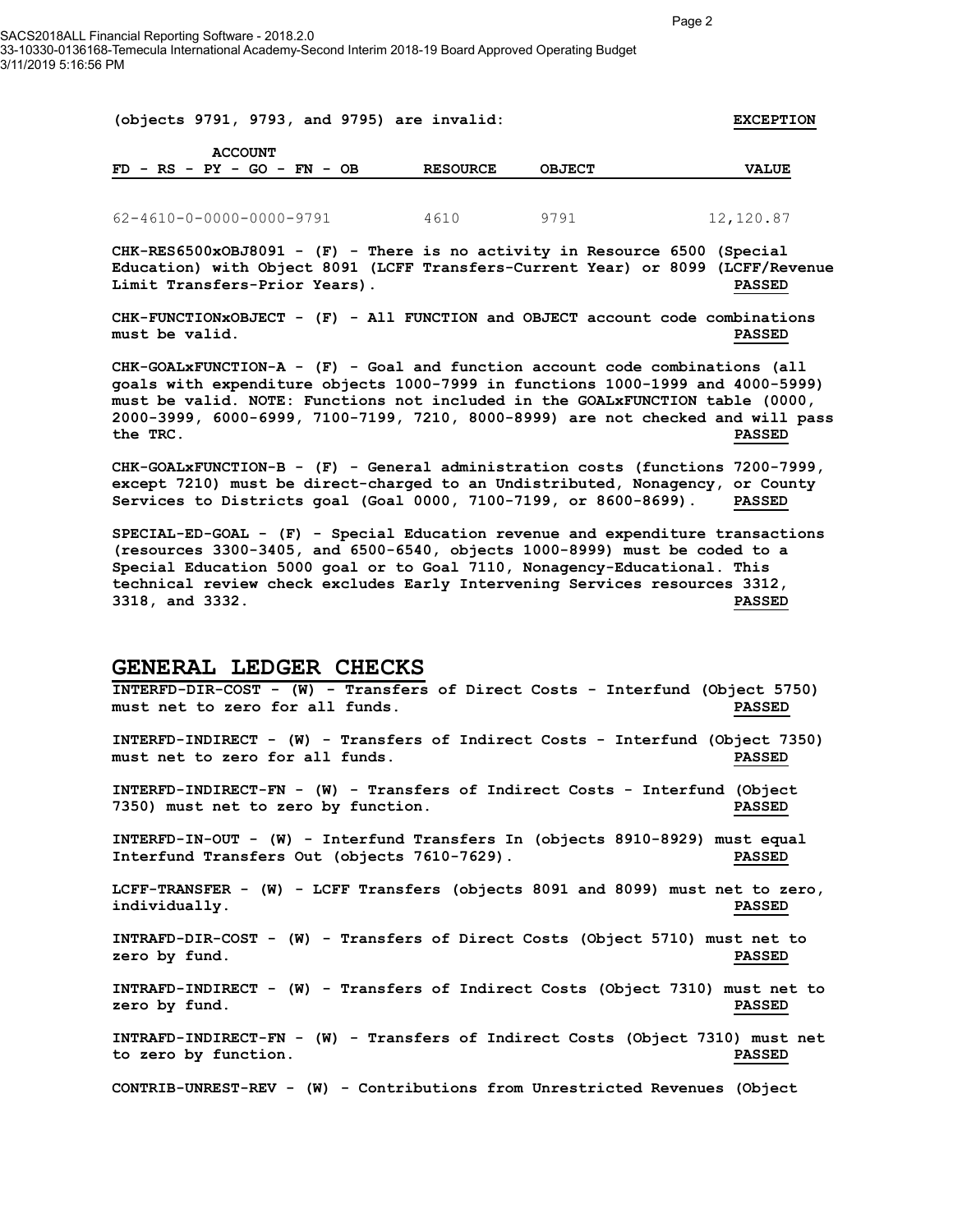SACS2018ALL Financial Reporting Software - 2018.2.0 33-10330-0136168-Temecula International Academy-Second Interim 2018-19 Board Approved Operating Budget 3/11/2019 5:16:56 PM

**8980) must net to zero by fund. PASSED**

**CONTRIB-RESTR-REV - (W) - Contributions from Restricted Revenues (Object 8990)**  must net to zero by fund.

**EPA-CONTRIB - (W) - There should be no contributions (objects 8980-8999) to the Education Protection Account (Resource 1400). PASSED**

**LOTTERY-CONTRIB - (W) - There should be no contributions (objects 8980-8999) to the lottery (resources 1100 and 6300) or from the Lottery: Instructional Materials (Resource 6300). PASSED**

**PASS-THRU-REV=EXP - (W) - Pass-through revenues from all sources (objects 8287, 8587, and 8697) should equal transfers of pass-through revenues to other agencies (objects 7211 through 7213, plus 7299 for Resource 3327), by resource. PASSED**

**SE-PASS-THRU-REVENUE - (W) - Transfers of special education pass-through revenues are not reported in the general fund for the Administrative Unit of a Special Education Local Plan Area. PASSED**

**EXCESS-ASSIGN-REU - (W) - Amounts reported in Other Assignments (Object 9780) and/or Reserve for Economic Uncertainties (REU) (Object 9789) should not create a negative amount in Unassigned/Unappropriated (Object 9790) by fund and resource (for all funds except funds 61 through 73). PASSED**

**UNASSIGNED-NEGATIVE - (F) - Unassigned/Unappropriated balance (Object 9790) must be zero or negative, by resource, in all funds except the general fund and funds 61 through 73. PASSED**

**UNR-NET-POSITION-NEG - (F) - Unrestricted Net Position (Object 9790), in restricted resources, must be zero or negative, by resource, in funds 61 through 73. PASSED**

**RS-NET-POSITION-ZERO - (F) - Restricted Net Position (Object 9797), in unrestricted resources, must be zero, by resource, in funds 61 through 73. PASSED**

**EFB-POSITIVE - (W) - All ending fund balances (Object 979Z) should be positive by resource, by fund. PASSED**

**OBJ-POSITIVE - (W) - All applicable objects should have a positive balance by resource, by fund. PASSED**

**REV-POSITIVE - (W) - Revenue amounts exclusive of contributions (objects 8000- 8979) should be positive by resource, by fund. PASSED**

**EXP-POSITIVE - (W) - Expenditure amounts (objects 1000-7999) should be positive by function, resource, and fund. PASSED**

**CEFB-POSITIVE - (W) - Components of Ending Fund Balance/Net Position (objects 9700-9789, 9796, and 9797) must be positive individually by resource, by fund. PASSED**

#### **SUPPLEMENTAL CHECKS**

Page 3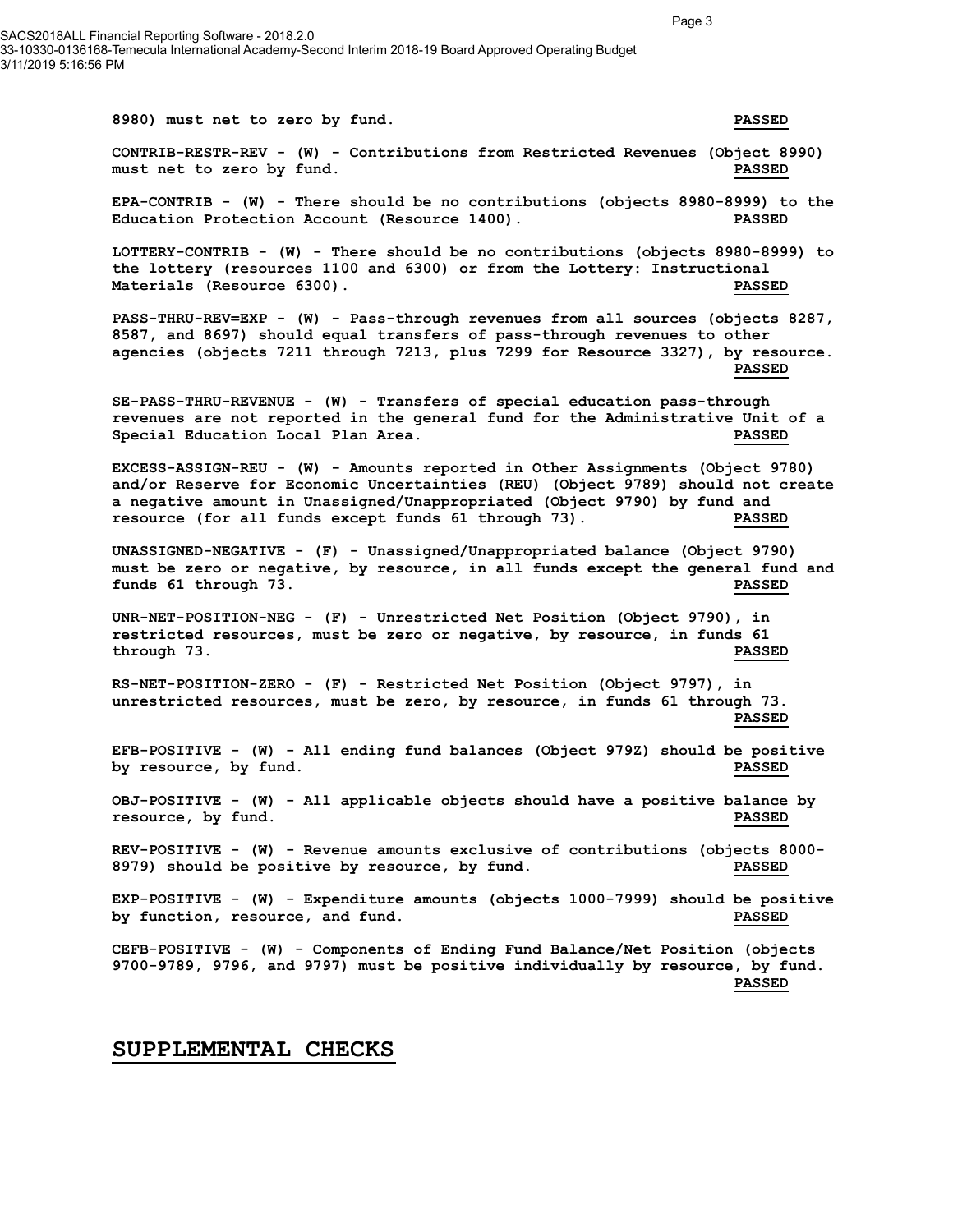## **EXPORT CHECKS**

**CHK-DEPENDENCY - (F) - If data have changed that affect other forms, the**  affected forms must be opened and saved.

Checks Completed.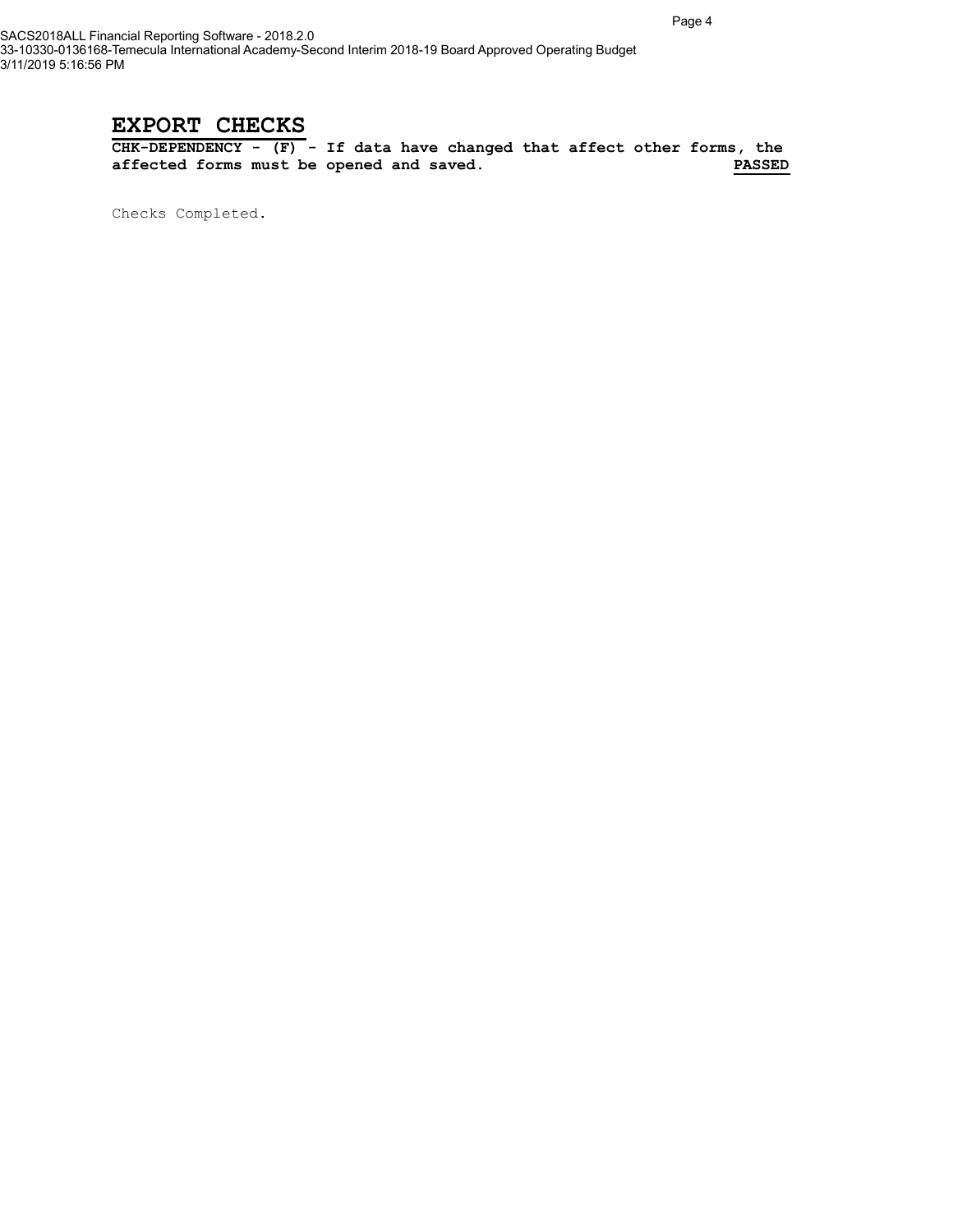#### **Second Interim 2018-19 Projected Totals Technical Review Checks**

#### **Temecula International Academy** Riverside County Office of Education **Riverside County Riverside County**

Following is a chart of the various types of technical review checks and related requirements:

> F - Fatal (Data must be corrected; an explanation is not allowed) W/WC - Warning/Warning with Calculation (If data are not correct, correct the data; if data are correct an explanation is required) O - Informational (If data are not correct, correct the data; if data are correct an explanation is optional, but encouraged)

#### **IMPORT CHECKS**

| CHECKFUND - $(F)$ - All FUND codes must be valid.              |  |  |  |  |  |  |  | <b>PASSED</b> |
|----------------------------------------------------------------|--|--|--|--|--|--|--|---------------|
| $CHK-FUND09-ACTIVITY - (F) - There is no activity in Fund 09.$ |  |  |  |  |  |  |  | <b>PASSED</b> |

**CHECKRESOURCE - (W) - The following codes for RESOURCE are not valid. Data should be corrected or narrative must be provided explaining why the exception (s) should be considered appropriate. EXCEPTION**

| <b>ACCOUNT</b>                       |                 |              |  |  |  |  |  |  |  |  |  |
|--------------------------------------|-----------------|--------------|--|--|--|--|--|--|--|--|--|
| $FD - RS - PY - GO - FN - OB$        | <b>RESOURCE</b> | <b>VALUE</b> |  |  |  |  |  |  |  |  |  |
|                                      |                 |              |  |  |  |  |  |  |  |  |  |
| $62 - 7311 - 0 - 1110 - 1000 - 2100$ | 7311            | 310.00       |  |  |  |  |  |  |  |  |  |
| 62-7311-0-0000-0000-8590             | 7311            | 310.00       |  |  |  |  |  |  |  |  |  |
| 62-7311-0-0000-0000-979Z             | 7311            | 0.00         |  |  |  |  |  |  |  |  |  |
| 62-7311-0-0000-0000-9790             | 7311            | 0.00         |  |  |  |  |  |  |  |  |  |

**CHK-RS-LOCAL-DEFINED - (F) - All locally defined resource codes must roll up to a CDE defined resource code. PASSED**

| $CHECKGOAL - (F) - All GOAL codes must be valid.$       | <b>PASSED</b> |
|---------------------------------------------------------|---------------|
| CHECKFUNCTION - (F) - All FUNCTION codes must be valid. | <b>PASSED</b> |
| CHECKOBJECT - $(F)$ - All OBJECT codes must be valid.   | <b>PASSED</b> |

**CHK-FUNDxOBJECT - (F) - All FUND and OBJECT account code combinations must be valid. PASSED**

**CHK-FDxRS7690x8590 - (F) - Funds 19, 57, 63, 66, 67, and 73 with Object 8590, All Other State Revenue, must be used in combination with Resource 7690, STRS-On Behalf Pension Contributions. PASSED**

**CHK-FUNDxRESOURCE - (W) - The following combinations for FUND and RESOURCE are invalid. Data should be corrected or narrative must be provided explaining why the exception(s) should be considered appropriate. EXCEPTION**

| <b>ACCOUNT</b>                           |      |                 |              |
|------------------------------------------|------|-----------------|--------------|
| $FD - RS - PY - GO - FN$<br>OВ<br>$\sim$ | FUND | <b>RESOURCE</b> | <b>VALUE</b> |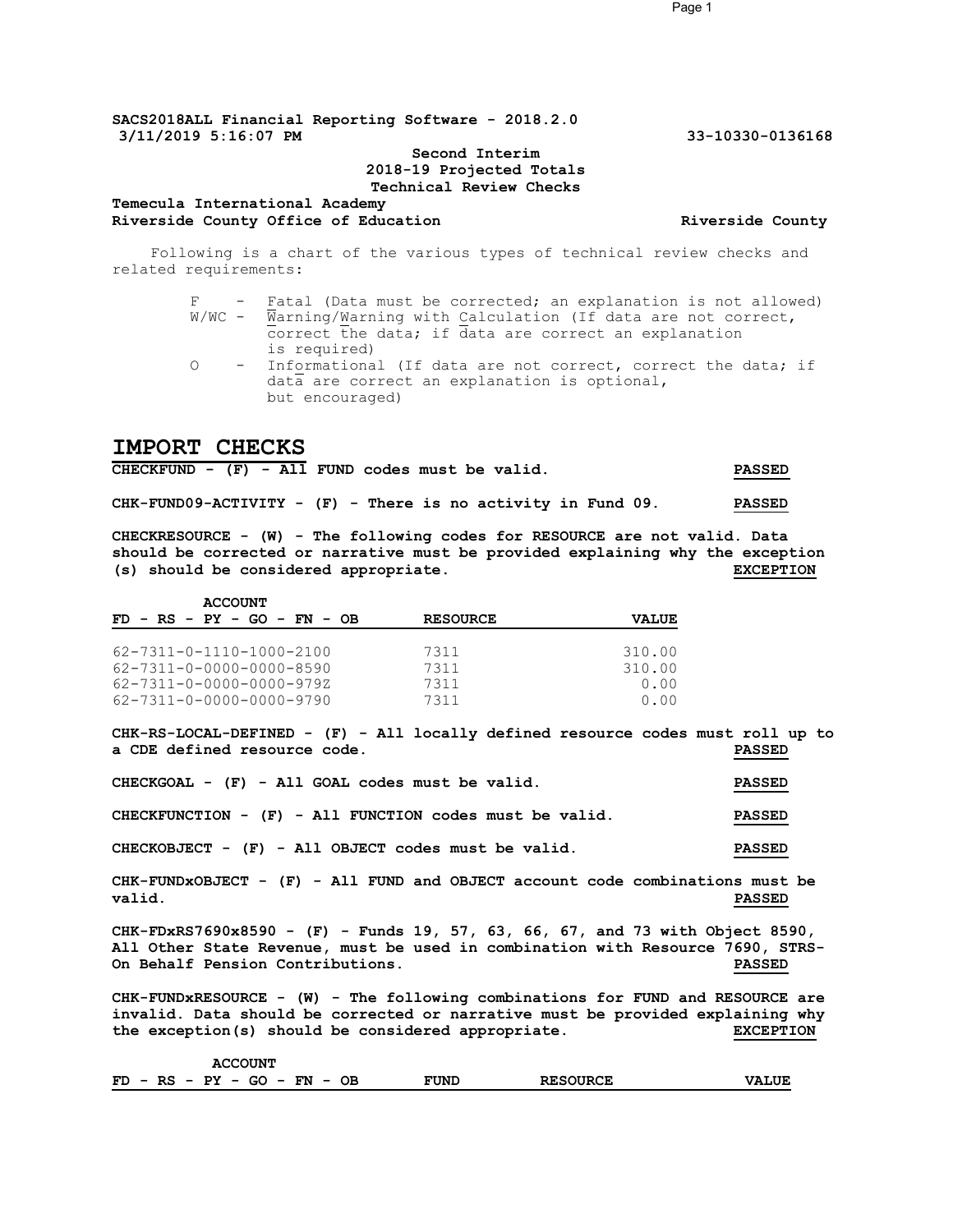| 62-7311-0-0000-0000-8590 | 62  | 7311 | 310.00 |
|--------------------------|-----|------|--------|
| 62-7311-0-0000-0000-9790 | 62. | 7311 | 0.00   |
| 62-7311-0-0000-0000-979Z | 62. | 7311 | 0.00   |
| 62-7311-0-1110-1000-2100 | 62  | 7311 | 310.00 |

**CHK-FUNDxGOAL - (W) - All FUND and GOAL account code combinations should be valid. PASSED**

**CHK-FUNDxFUNCTION-A - (W) - All FUND (funds 01 through 12, 19, 57, 62, and 73) and FUNCTION account code combinations should be valid. PASSED**

**CHK-FUNDxFUNCTION-B - (F) - All FUND (all funds except for 01 through 12, 19, 57, 62, and 73) and FUNCTION account code combinations must be valid. PASSED**

**CHK-RESOURCExOBJECTA - (W) - The following combinations for RESOURCE and OBJECT (objects 8000 through 9999, except for 9791, 9793, and 9795) are invalid. Data should be corrected or narrative must be provided explaining why the exception (s) should be considered appropriate. EXCEPTION**

|  |  | <b>ACCOUNT</b>                |  |  |  |                 |               |  |              |  |
|--|--|-------------------------------|--|--|--|-----------------|---------------|--|--------------|--|
|  |  | $FD - RS - PY - GO - FN - OB$ |  |  |  | <b>RESOURCE</b> | <b>OBJECT</b> |  | <b>VALUE</b> |  |
|  |  |                               |  |  |  |                 |               |  |              |  |

62-7311-0-0000-0000-8590 7311 8590 310.00

**CHK-RESOURCExOBJECTB - (O) - The following combinations for RESOURCE and OBJECT (objects 9791, 9793, and 9795) are invalid: EXCEPTION**

| <b>ACCOUNT</b>                |                 |               |              |
|-------------------------------|-----------------|---------------|--------------|
| $FD - RS - PY - GO - FN - OB$ | <b>RESOURCE</b> | <b>OBJECT</b> | <b>VALUE</b> |
|                               |                 |               |              |
| 62-4610-0-0000-0000-9791      | 4610            | 9791          | 12,120.87    |

**CHK-RES6500xOBJ8091 - (F) - There is no activity in Resource 6500 (Special Education) with Object 8091 (LCFF Transfers-Current Year) or 8099 (LCFF/Revenue Limit Transfers-Prior Years). PASSED**

**CHK-FUNCTIONxOBJECT - (F) - All FUNCTION and OBJECT account code combinations must be valid. PASSED**

**CHK-GOALxFUNCTION-A - (F) - Goal and function account code combinations (all goals with expenditure objects 1000-7999 in functions 1000-1999 and 4000-5999) must be valid. NOTE: Functions not included in the GOALxFUNCTION table (0000, 2000-3999, 6000-6999, 7100-7199, 7210, 8000-8999) are not checked and will pass the TRC. PASSED**

**CHK-GOALxFUNCTION-B - (F) - General administration costs (functions 7200-7999, except 7210) must be direct-charged to an Undistributed, Nonagency, or County Services to Districts goal (Goal 0000, 7100-7199, or 8600-8699). PASSED**

**SPECIAL-ED-GOAL - (F) - Special Education revenue and expenditure transactions (resources 3300-3405, and 6500-6540, objects 1000-8999) must be coded to a Special Education 5000 goal or to Goal 7110, Nonagency-Educational. This technical review check excludes Early Intervening Services resources 3312, 3318, and 3332. PASSED**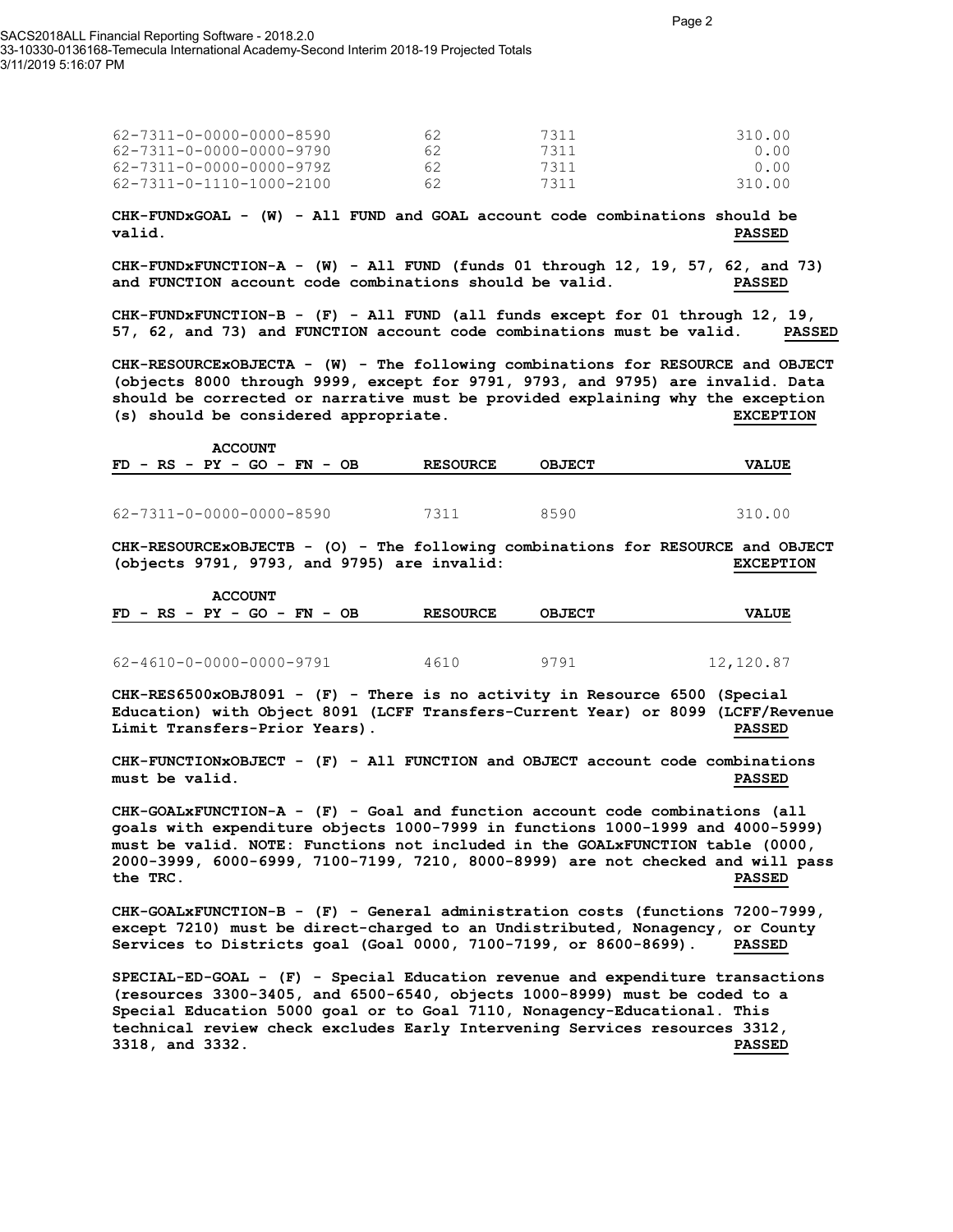SACS2018ALL Financial Reporting Software - 2018.2.0 33-10330-0136168-Temecula International Academy-Second Interim 2018-19 Projected Totals 3/11/2019 5:16:07 PM

### **GENERAL LEDGER CHECKS**

**INTERFD-DIR-COST - (W) - Transfers of Direct Costs - Interfund (Object 5750) must net to zero for all funds. PASSED INTERFD-INDIRECT - (W) - Transfers of Indirect Costs - Interfund (Object 7350) must net to zero for all funds. PASSED INTERFD-INDIRECT-FN - (W) - Transfers of Indirect Costs - Interfund (Object 7350) must net to zero by function. PASSED INTERFD-IN-OUT - (W) - Interfund Transfers In (objects 8910-8929) must equal Interfund Transfers Out (objects 7610-7629). PASSED LCFF-TRANSFER - (W) - LCFF Transfers (objects 8091 and 8099) must net to zero, individually. PASSED INTRAFD-DIR-COST - (F) - Transfers of Direct Costs (Object 5710) must net to zero by fund. PASSED INTRAFD-INDIRECT - (F) - Transfers of Indirect Costs (Object 7310) must net to zero by fund. PASSED INTRAFD-INDIRECT-FN - (F) - Transfers of Indirect Costs (Object 7310) must net to zero by function. PASSED CONTRIB-UNREST-REV - (F) - Contributions from Unrestricted Revenues (Object 8980) must net to zero by fund. PASSED CONTRIB-RESTR-REV - (F) - Contributions from Restricted Revenues (Object 8990) must net to zero by fund. PASSED EPA-CONTRIB - (F) - There should be no contributions (objects 8980-8999) to the Education Protection Account (Resource 1400). PASSED LOTTERY-CONTRIB - (F) - There should be no contributions (objects 8980-8999) to the lottery (resources 1100 and 6300) or from the Lottery: Instructional Materials (Resource 6300). PASSED PASS-THRU-REV=EXP - (W) - Pass-through revenues from all sources (objects 8287, 8587, and 8697) should equal transfers of pass-through revenues to other agencies (objects 7211 through 7213, plus 7299 for Resource 3327), by resource. PASSED SE-PASS-THRU-REVENUE - (W) - Transfers of special education pass-through revenues are not reported in the general fund for the Administrative Unit of a Special Education Local Plan Area. PASSED EXCESS-ASSIGN-REU - (F) - Amounts reported in Other Assignments (Object 9780) and/or Reserve for Economic Uncertainties (REU) (Object 9789) should not create a negative amount in Unassigned/Unappropriated (Object 9790) by fund and resource (for all funds except funds 61 through 73). PASSED UNASSIGNED-NEGATIVE - (F) - Unassigned/Unappropriated balance (Object 9790) must be zero or negative, by resource, in all funds except the general fund and funds 61 through 73. PASSED UNR-NET-POSITION-NEG - (F) - Unrestricted Net Position (Object 9790), in restricted resources, must be zero or negative, by resource, in funds 61**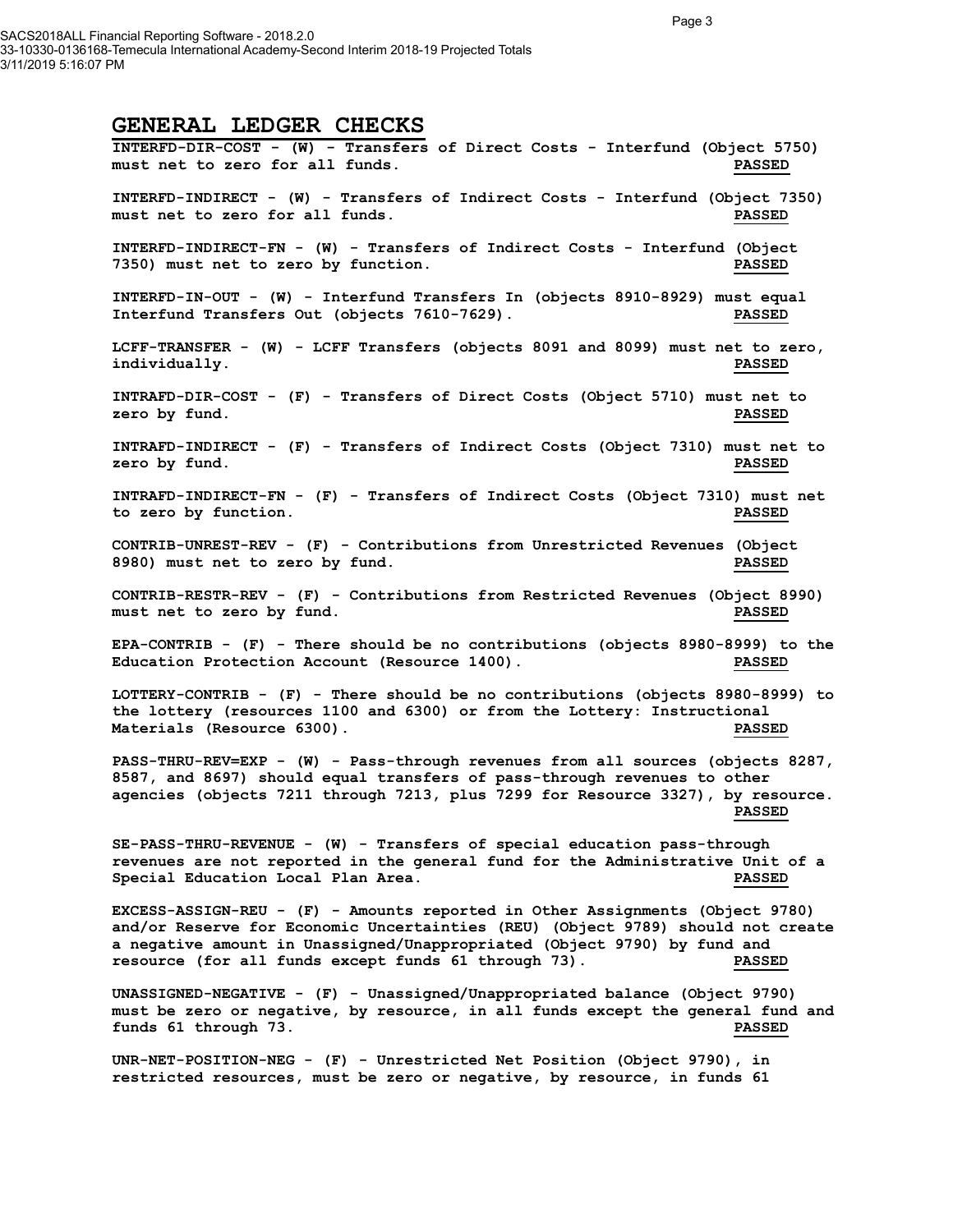SACS2018ALL Financial Reporting Software - 2018.2.0 33-10330-0136168-Temecula International Academy-Second Interim 2018-19 Projected Totals 3/11/2019 5:16:07 PM

> **through 73. PASSED RS-NET-POSITION-ZERO - (F) - Restricted Net Position (Object 9797), in unrestricted resources, must be zero, by resource, in funds 61 through 73. PASSED EFB-POSITIVE - (W) - All ending fund balances (Object 979Z) should be positive by resource, by fund. PASSED OBJ-POSITIVE - (W) - All applicable objects should have a positive balance by resource, by fund. PASSED REV-POSITIVE - (W) - Revenue amounts exclusive of contributions (objects 8000- 8979) should be positive by resource, by fund. PASSED EXP-POSITIVE - (W) - Expenditure amounts (objects 1000-7999) should be positive by function, resource, and fund. PASSED CEFB-POSITIVE - (F) - Components of Ending Fund Balance/Net Position (objects 9700-9789, 9796, and 9797) must be positive individually by resource, by fund. PASSED**

#### **SUPPLEMENTAL CHECKS**

#### **EXPORT CHECKS**

**CHK-UNBALANCED-A - (W) - Unbalanced and/or incomplete data in any of the forms should be corrected before an official export is completed. PASSED**

**CHK-UNBALANCED-B - (F) - Unbalanced and/or incomplete data in any of the forms must be corrected before an official export can be completed. PASSED**

**CHK-DEPENDENCY - (F) - If data have changed that affect other forms, the affected forms must be opened and saved. PASSED**

Checks Completed.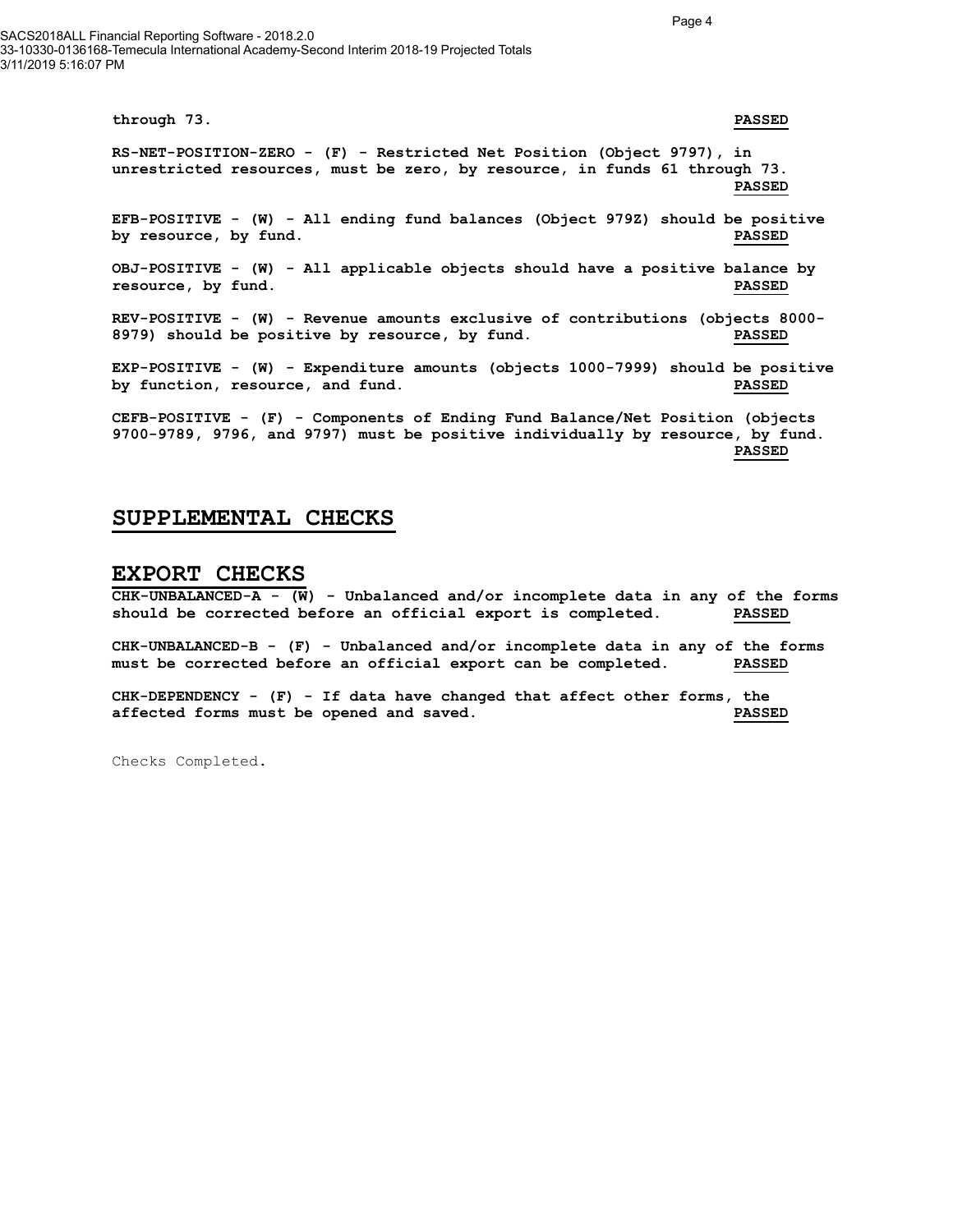| <b>Description</b>                                                                    | <b>Resource Codes</b><br><b>Object Codes</b> | <b>Original Budget</b><br>(A) | <b>Board Approved</b><br><b>Operating Budget</b><br>$(\overline{B})$ | <b>Actuals To Date</b><br>(C) | <b>Projected Year</b><br><b>Totals</b><br>(D) | <b>Difference</b><br>(Col B & D)<br>(E) | % Diff<br>Column<br><b>B&amp;D</b><br>(F) |
|---------------------------------------------------------------------------------------|----------------------------------------------|-------------------------------|----------------------------------------------------------------------|-------------------------------|-----------------------------------------------|-----------------------------------------|-------------------------------------------|
| <b>A. REVENUES</b>                                                                    |                                              |                               |                                                                      |                               |                                               |                                         |                                           |
| 1) LCFF Sources                                                                       | 8010-8099                                    | 1,754,333.00                  | 1,754,333.00                                                         | 400,417.00                    | 1,624,497.00                                  | (129, 836.00)                           | $-7.4%$                                   |
| 2) Federal Revenue                                                                    | 8100-8299                                    | 113,715.00                    | 113,715.00                                                           | 140,134.01                    | 153,849.00                                    | 40,134.00                               | 35.3%                                     |
| 3) Other State Revenue                                                                | 8300-8599                                    | 206,180.00                    | 206,180.00                                                           | 52,365.81                     | 184,138.00                                    | (22,042.00)                             | $-10.7%$                                  |
| 4) Other Local Revenue                                                                | 8600-8799                                    | 35,250.00                     | 35,250.00                                                            | 13,736.56                     | 46,975.00                                     | 11,725.00                               | 33.3%                                     |
| 5) TOTAL, REVENUES                                                                    |                                              | 2,109,478.00                  | 2,109,478.00                                                         | 606,653.38                    | 2,009,459.00                                  |                                         |                                           |
| <b>B. EXPENSES</b>                                                                    |                                              |                               |                                                                      |                               |                                               |                                         |                                           |
| 1) Certificated Salaries                                                              | 1000-1999                                    | 843,334.00                    | 843,334.00                                                           | 417,518.75                    | 786,057.00                                    | 57,277.00                               | 6.8%                                      |
| 2) Classified Salaries                                                                | 2000-2999                                    | 64,080.00                     | 64,080.00                                                            | 65,635.32                     | 132,297.00                                    | (68, 217.00)                            | $-106.5%$                                 |
| 3) Employee Benefits                                                                  | 3000-3999                                    | 283,964.00                    | 283,964.00                                                           | 134,839.65                    | 244,405.00                                    | 39,559.00                               | 13.9%                                     |
| 4) Books and Supplies                                                                 | 4000-4999                                    | 210,740.00                    | 222,860.87                                                           | 189,969.62                    | 233,320.87                                    | (10, 460.00)                            | $-4.7%$                                   |
| 5) Services and Other Operating Expenses                                              | 5000-5999                                    | 328,920.00                    | 328,920.00                                                           | 185,782.54                    | 384,357.00                                    | (55, 437.00)                            | $-16.9%$                                  |
| 6) Depreciation                                                                       | 6000-6999                                    | 1,200.00                      | 1,200.00                                                             | 0.00                          | 2,424.00                                      | (1,224.00)                              | $-102.0%$                                 |
| 7) Other Outgo (excluding Transfers of Indirect<br>Costs)                             | 7100-7299.<br>7400-7499                      | 0.00                          | 0.00                                                                 | 0.00                          | 3,998.00                                      | (3,998.00)                              | New                                       |
| 8) Other Outgo - Transfers of Indirect Costs                                          | 7300-7399                                    | 0.00                          | 0.00                                                                 | 0.00                          | 0.00                                          | 0.00                                    | 0.0%                                      |
| 9) TOTAL, EXPENSES                                                                    |                                              | 1,732,238.00                  | 1,744,358.87                                                         | 993,745.88                    | 1,786,858.87                                  |                                         |                                           |
| C. EXCESS (DEFICIENCY) OF REVENUES<br><b>OVER EXPENSES BEFORE OTHER</b>               |                                              |                               |                                                                      |                               |                                               |                                         |                                           |
| <b>FINANCING SOURCES AND USES (A5 - B9)</b><br><b>D. OTHER FINANCING SOURCES/USES</b> |                                              | 377,240.00                    | 365,119.13                                                           | (387,092.50)                  | 222,600.13                                    |                                         |                                           |
| 1) Interfund Transfers                                                                |                                              |                               |                                                                      |                               |                                               |                                         |                                           |
| a) Transfers In                                                                       | 8900-8929                                    | 0.00                          | 0.00                                                                 | 0.00                          | 0.00                                          | 0.00                                    | 0.0%                                      |
| b) Transfers Out                                                                      | 7600-7629                                    | 0.00                          | 0.00                                                                 | 0.00                          | 0.00                                          | 0.00                                    | 0.0%                                      |
| 2) Other Sources/Uses<br>a) Sources                                                   | 8930-8979                                    | 0.00                          | 0.00                                                                 | 0.00                          | 0.00                                          | 0.00                                    | 0.0%                                      |
| b) Uses                                                                               | 7630-7699                                    | 0.00                          | 0.00                                                                 | 0.00                          | 0.00                                          | 0.00                                    | 0.0%                                      |
| 3) Contributions                                                                      | 8980-8999                                    | 0.00                          | 0.00                                                                 | 0.00                          | 0.00                                          | 0.00                                    | 0.0%                                      |
| 4) TOTAL, OTHER FINANCING SOURCES/USES                                                |                                              | 0.00                          | 0.00                                                                 | 0.00                          | 0.00                                          |                                         |                                           |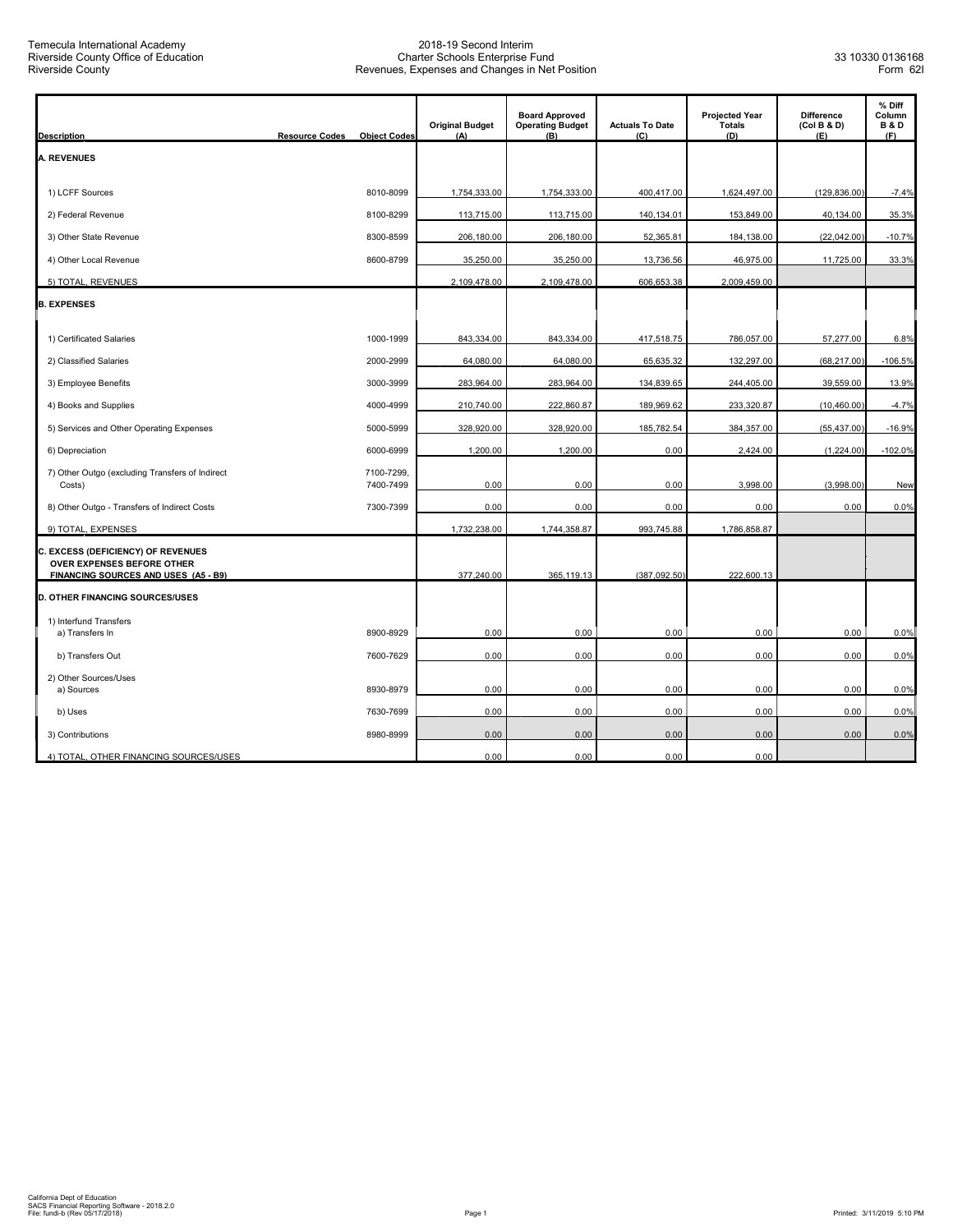| <b>Description</b>                                            | <b>Resource Codes</b> | <b>Object Codes</b> | <b>Original Budget</b><br>(A) | <b>Board Approved</b><br><b>Operating Budget</b><br>(B) | <b>Actuals To Date</b><br>(C) | <b>Projected Year</b><br><b>Totals</b><br>(D) | <b>Difference</b><br>(Col B & D)<br>(E) | % Diff<br>Column<br><b>B&amp;D</b><br>(F) |
|---------------------------------------------------------------|-----------------------|---------------------|-------------------------------|---------------------------------------------------------|-------------------------------|-----------------------------------------------|-----------------------------------------|-------------------------------------------|
| E. NET INCREASE (DECREASE) IN<br><b>NET POSITION (C + D4)</b> |                       |                     | 377,240.00                    | 365,119.13                                              | (387,092.50)                  | 222,600.13                                    |                                         |                                           |
| <b>F. NET POSITION</b>                                        |                       |                     |                               |                                                         |                               |                                               |                                         |                                           |
| 1) Beginning Net Position<br>a) As of July 1 - Unaudited      |                       | 9791                | 65,327.00                     | (33, 855.40)                                            |                               | 40,443.70                                     | 74,299.10                               | $-219.5%$                                 |
| b) Audit Adjustments                                          |                       | 9793                | 0.00                          | 0.00                                                    |                               | 0.00                                          | 0.00                                    | 0.0%                                      |
| c) As of July 1 - Audited (F1a + F1b)                         |                       |                     | 65,327.00                     | (33, 855.40)                                            |                               | 40,443.70                                     |                                         |                                           |
| d) Other Restatements                                         |                       | 9795                | 0.00                          | 0.00                                                    |                               | 0.00                                          | 0.00                                    | 0.0%                                      |
| e) Adjusted Beginning Net Position (F1c + F1d)                |                       |                     | 65,327.00                     | (33, 855.40)                                            |                               | 40,443.70                                     |                                         |                                           |
| 2) Ending Net Position, June 30 (E + F1e)                     |                       |                     | 442,567.00                    | 331,263.73                                              |                               | 263,043.83                                    |                                         |                                           |
| Components of Ending Net Position                             |                       |                     |                               |                                                         |                               |                                               |                                         |                                           |
| a) Net Investment in Capital Assets                           |                       | 9796                | 0.00                          | 0.00                                                    |                               | 0.00                                          |                                         |                                           |
| b) Restricted Net Position                                    |                       | 9797                | 0.00                          | 0.00                                                    |                               | 0.00                                          |                                         |                                           |
| c) Unrestricted Net Position                                  |                       | 9790                | 442,567.00                    | 331,263.73                                              |                               | 263,043.83                                    |                                         |                                           |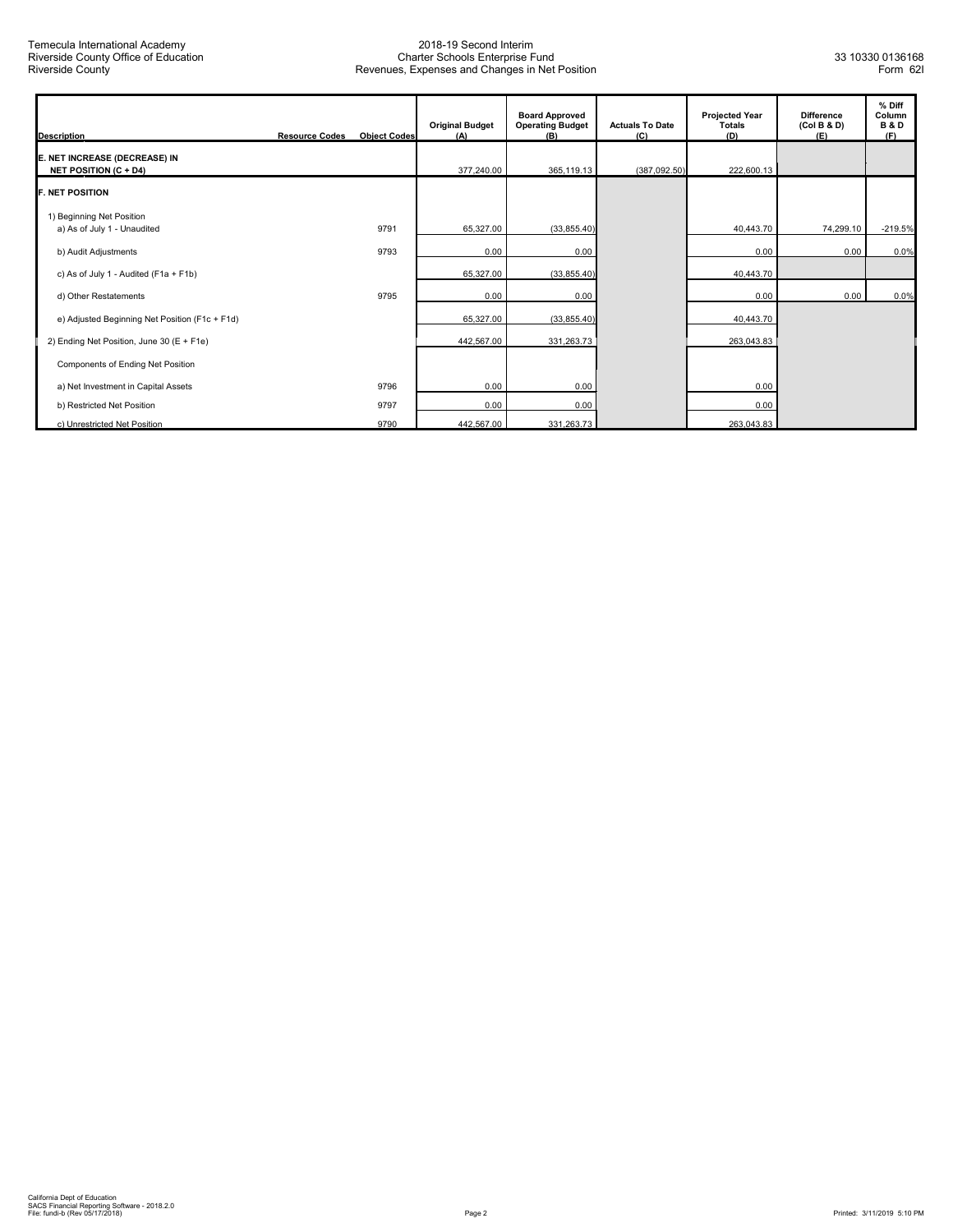| <b>Description</b>                                         | <b>Resource Codes</b>                                                                                         | <b>Object Codes</b> | <b>Original Budget</b><br>(A) | <b>Board Approved</b><br><b>Operating Budget</b><br>(B) | <b>Actuals To Date</b><br>(C) | <b>Projected Year</b><br><b>Totals</b><br>(D) | <b>Difference</b><br>(Col B & D)<br>(E) | % Diff<br>Column<br><b>B&amp;D</b><br>(F) |
|------------------------------------------------------------|---------------------------------------------------------------------------------------------------------------|---------------------|-------------------------------|---------------------------------------------------------|-------------------------------|-----------------------------------------------|-----------------------------------------|-------------------------------------------|
| <b>LCFF SOURCES</b>                                        |                                                                                                               |                     |                               |                                                         |                               |                                               |                                         |                                           |
| <b>Principal Apportionment</b><br>State Aid - Current Year |                                                                                                               | 8011                | 1,192,646.00                  | 1,192,646.00                                            | 318,065.00                    | 1,092,731.00                                  | (99, 915.00)                            | $-8.4%$                                   |
| Education Protection Account State Aid - Current Year      |                                                                                                               | 8012                | 43,320.00                     | 43,320.00                                               | 10,972.00                     | 39,520.00                                     | (3,800.00)                              | $-8.8%$                                   |
| State Aid - Prior Years                                    |                                                                                                               | 8019                | 0.00                          | 0.00                                                    | 0.00                          | (2, 186.00)                                   | (2, 186.00)                             | New                                       |
| <b>LCFF Transfers</b>                                      |                                                                                                               |                     |                               |                                                         |                               |                                               |                                         |                                           |
| Unrestricted LCFF Transfers - Current Year                 | 0000                                                                                                          | 8091                | 0.00                          | 0.00                                                    | 0.00                          | 0.00                                          | 0.00                                    | 0.0%                                      |
| All Other LCFF Transfers - Current Year                    | All Other                                                                                                     | 8091                | 0.00                          | 0.00                                                    | 0.00                          | 0.00                                          | 0.00                                    | 0.0%                                      |
| Transfers to Charter Schools in Lieu of Property Taxes     |                                                                                                               | 8096                | 518,367.00                    | 518,367.00                                              | 71,380.00                     | 494,432.00                                    | (23,935.00)                             | $-4.6%$                                   |
| <b>Property Taxes Transfers</b>                            |                                                                                                               | 8097                | 0.00                          | 0.00                                                    | 0.00                          | 0.00                                          | 0.00                                    | 0.0%                                      |
| LCFF/Revenue Limit Transfers - Prior Years                 |                                                                                                               | 8099                | 0.00                          | 0.00                                                    | 0.00                          | 0.00                                          | 0.00                                    | 0.0%                                      |
| TOTAL, LCFF SOURCES                                        |                                                                                                               |                     | 1,754,333.00                  | 1,754,333.00                                            | 400,417.00                    | 1,624,497.00                                  | (129, 836.00)                           | $-7.4%$                                   |
| <b>FEDERAL REVENUE</b>                                     |                                                                                                               |                     |                               |                                                         |                               |                                               |                                         |                                           |
| Maintenance and Operations                                 |                                                                                                               | 8110                | 0.00                          | 0.00                                                    | 0.00                          | 0.00                                          | 0.00                                    | 0.0%                                      |
| <b>Special Education Entitlement</b>                       |                                                                                                               | 8181                | 13,715.00                     | 13,715.00                                               | 0.00                          | 13,715.00                                     | 0.00                                    | 0.0%                                      |
| Special Education Discretionary Grants                     |                                                                                                               | 8182                | 0.00                          | 0.00                                                    | 0.00                          | 0.00                                          | 0.00                                    | 0.0%                                      |
| <b>Child Nutrition Programs</b>                            |                                                                                                               | 8220                | 0.00                          | 0.00                                                    | 0.00                          | 0.00                                          | 0.00                                    | 0.0%                                      |
| Donated Food Commodities                                   |                                                                                                               | 8221                | 0.00                          | 0.00                                                    | 0.00                          | 0.00                                          | 0.00                                    | 0.0%                                      |
| Interagency Contracts Between LEAs                         |                                                                                                               | 8285                | 0.00                          | 0.00                                                    | 0.00                          | 0.00                                          | 0.00                                    | 0.0%                                      |
| Title I, Part A, Basic                                     | 3010                                                                                                          | 8290                | 0.00                          | 0.00                                                    | 0.00                          | 0.00                                          | 0.00                                    | 0.0%                                      |
| Title I, Part D, Local Delinquent Program                  | 3025                                                                                                          | 8290                | 0.00                          | 0.00                                                    | 0.00                          | 0.00                                          | 0.00                                    | 0.0%                                      |
| Title II, Part A, Educator Quality                         | 4035                                                                                                          | 8290                | 0.00                          | 0.00                                                    | 0.00                          | 0.00                                          | 0.00                                    | 0.0%                                      |
| Title III, Part A, Immigrant Education Program             | 4201                                                                                                          | 8290                | 0.00                          | 0.00                                                    | 0.00                          | 0.00                                          | 0.00                                    | 0.0%                                      |
| Title III, Part A, English Learner<br>Program              | 4203                                                                                                          | 8290                | 0.00                          | 0.00                                                    | 0.00                          | 0.00                                          | 0.00                                    | 0.0%                                      |
| Public Charter Schools Grant Program (PCSGP)               | 4610                                                                                                          | 8290                | 100,000.00                    | 100,000.00                                              | 140,134.01                    | 140,134.00                                    | 40,134.00                               | 40.1%                                     |
| Other NCLB / Every Student Succeeds Act                    | 3020, 3040, 3041,<br>3045, 3060, 3061,<br>3150, 3155, 3180,<br>3181, 3185, 4124,<br>4126, 4127, 5510,<br>5630 | 8290                | 0.00                          | 0.00                                                    | 0.00                          | 0.00                                          | 0.00                                    | 0.0%                                      |
| Career and Technical Education                             | 3500-3599                                                                                                     | 8290                | 0.00                          | 0.00                                                    | 0.00                          | 0.00                                          | 0.00                                    | 0.0%                                      |
| All Other Federal Revenue                                  | All Other                                                                                                     | 8290                | 0.00                          | 0.00                                                    | 0.00                          | 0.00                                          | 0.00                                    | 0.0%                                      |
| TOTAL, FEDERAL REVENUE                                     |                                                                                                               |                     | 113,715.00                    | 113,715.00                                              | 140,134.01                    | 153,849.00                                    | 40,134.00                               | 35.3%                                     |
| <b>OTHER STATE REVENUE</b>                                 |                                                                                                               |                     |                               |                                                         |                               |                                               |                                         |                                           |
| Other State Apportionments                                 |                                                                                                               |                     |                               |                                                         |                               |                                               |                                         |                                           |
| Special Education Master Plan<br><b>Current Year</b>       | 6500                                                                                                          | 8311                | 106,847.00                    | 106,847.00                                              | 10,195.00                     | 97,474.00                                     | (9,373.00)                              | $-8.8%$                                   |
| Prior Years                                                | 6500                                                                                                          | 8319                | 0.00                          | 0.00                                                    | 0.00                          | 0.00                                          | 0.00                                    | 0.0%                                      |
| All Other State Apportionments - Current Year              | All Other                                                                                                     | 8311                | 0.00                          | 0.00                                                    | 0.00                          | 0.00                                          | 0.00                                    | 0.0%                                      |
| All Other State Apportionments - Prior Years               | All Other                                                                                                     | 8319                | 0.00                          | 0.00                                                    | 0.00                          | 0.00                                          | 0.00                                    | 0.0%                                      |
| <b>Child Nutrition Programs</b>                            |                                                                                                               | 8520                | 0.00                          | 0.00                                                    | 0.00                          | 0.00                                          | 0.00                                    | 0.0%                                      |
| Mandated Costs Reimbursements                              |                                                                                                               | 8550                | 78,047.00                     | 78,047.00                                               | 11,890.00                     | 39,585.00                                     | (38, 462.00)                            | $-49.3%$                                  |
| Lottery - Unrestricted and Instructional Materials         |                                                                                                               | 8560                | 21,286.00                     | 21,286.00                                               | 29,970.81                     | 46,769.00                                     | 25,483.00                               | 119.7%                                    |
| After School Education and Safety (ASES)                   | 6010                                                                                                          | 8590                | 0.00                          | 0.00                                                    | 0.00                          | 0.00                                          | 0.00                                    | 0.0%                                      |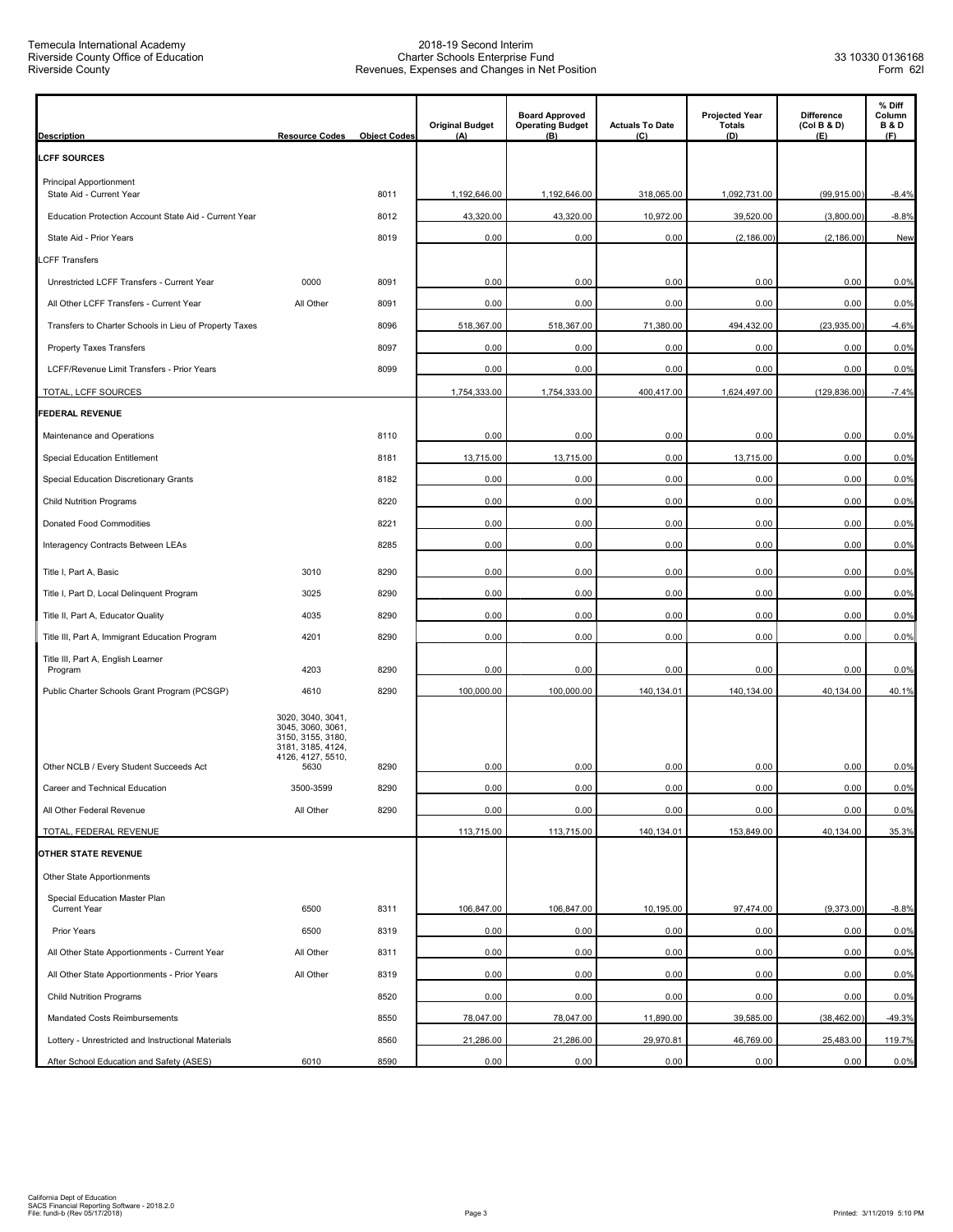Temecula International Academy Riverside County Office of Education Riverside County

| <b>Description</b>                                                     | <b>Resource Codes</b> | <b>Object Codes</b> | <b>Original Budget</b><br>(A) | <b>Board Approved</b><br><b>Operating Budget</b><br>(B) | <b>Actuals To Date</b><br>(C) | <b>Projected Year</b><br><b>Totals</b><br>(D) | <b>Difference</b><br>(Col B & D)<br>(E) | % Diff<br>Column<br><b>B&amp;D</b><br>(F) |
|------------------------------------------------------------------------|-----------------------|---------------------|-------------------------------|---------------------------------------------------------|-------------------------------|-----------------------------------------------|-----------------------------------------|-------------------------------------------|
| Charter School Facility Grant                                          | 6030                  | 8590                | 0.00                          | 0.00                                                    | 0.00                          | 0.00                                          | 0.00                                    | 0.0%                                      |
| Drug/Alcohol/Tobacco Funds                                             | 6690, 6695            | 8590                | 0.00                          | 0.00                                                    | 0.00                          | 0.00                                          | 0.00                                    | 0.0%                                      |
| California Clean Energy Jobs Act                                       | 6230                  | 8590                | 0.00                          | 0.00                                                    | 0.00                          | 0.00                                          | 0.00                                    | 0.0%                                      |
| Career Technical Education Incentive                                   |                       |                     |                               |                                                         |                               |                                               |                                         |                                           |
| Grant Program                                                          | 6387                  | 8590                | 0.00                          | 0.00                                                    | 0.00                          | 0.00                                          | 0.00                                    | 0.0%                                      |
| Specialized Secondary                                                  | 7370                  | 8590                | 0.00                          | 0.00                                                    | 0.00                          | 0.00                                          | 0.00                                    | 0.0%                                      |
| Quality Education Investment Act                                       | 7400                  | 8590                | 0.00                          | 0.00                                                    | 0.00                          | 0.00                                          | 0.00                                    | 0.0%                                      |
| All Other State Revenue                                                | All Other             | 8590                | 0.00                          | 0.00                                                    | 310.00                        | 310.00                                        | 310.00                                  | New                                       |
| TOTAL, OTHER STATE REVENUE                                             |                       |                     | 206,180.00                    | 206,180.00                                              | 52,365.81                     | 184,138.00                                    | (22,042.00)                             | $-10.7%$                                  |
| OTHER LOCAL REVENUE                                                    |                       |                     |                               |                                                         |                               |                                               |                                         |                                           |
| Sales<br>Sale of Equipment/Supplies                                    |                       | 8631                | 0.00                          | 0.00                                                    | 0.00                          | 0.00                                          | 0.00                                    | 0.0%                                      |
| Sale of Publications                                                   |                       | 8632                | 0.00                          | 0.00                                                    | 0.00                          | 0.00                                          | 0.00                                    | 0.0%                                      |
| Food Service Sales                                                     |                       | 8634                | 0.00                          | 0.00                                                    | 0.00                          | 0.00                                          | 0.00                                    | 0.0%                                      |
| All Other Sales                                                        |                       | 8639                | 0.00                          | 0.00                                                    | 0.00                          | 0.00                                          | 0.00                                    | 0.0%                                      |
| Leases and Rentals                                                     |                       | 8650                | 0.00                          | 0.00                                                    | 0.00                          | 0.00                                          | 0.00                                    | 0.0%                                      |
| Interest                                                               |                       | 8660                | 250.00                        | 250.00                                                  | 1,543.34                      | 1,630.00                                      | 1,380.00                                | 552.0%                                    |
| Net Increase (Decrease) in the Fair Value of Investments               |                       | 8662                | 0.00                          | 0.00                                                    | 0.00                          | 0.00                                          | 0.00                                    | 0.0%                                      |
| Fees and Contracts                                                     |                       |                     |                               |                                                         |                               |                                               |                                         |                                           |
| Child Development Parent Fees                                          |                       | 8673                | 0.00                          | 0.00                                                    | 0.00                          | 0.00                                          | 0.00                                    | 0.0%                                      |
| Transportation Fees From Individuals                                   |                       | 8675                | 0.00                          | 0.00                                                    | 0.00                          | 0.00                                          | 0.00                                    | 0.0%                                      |
| <b>Interagency Services</b>                                            |                       | 8677                | 0.00                          | 0.00                                                    | 0.00                          | 0.00                                          | 0.00                                    | 0.0%                                      |
| All Other Fees and Contracts                                           |                       | 8689                | 0.00                          | 0.00                                                    | 0.00                          | 0.00                                          | 0.00                                    | 0.0%                                      |
| Other Local Revenue                                                    |                       |                     |                               |                                                         |                               |                                               |                                         |                                           |
| All Other Local Revenue                                                |                       | 8699                | 35,000.00                     | 35,000.00                                               | 12,193.22                     | 45,345.00                                     | 10,345.00                               | 29.6%                                     |
| Tuition                                                                |                       | 8710                | 0.00                          | 0.00                                                    | 0.00                          | 0.00                                          | 0.00                                    | 0.0%                                      |
| All Other Transfers In                                                 |                       | 8781-8783           | 0.00                          | 0.00                                                    | 0.00                          | 0.00                                          | 0.00                                    | 0.0%                                      |
| Transfers of Apportionments                                            |                       |                     |                               |                                                         |                               |                                               |                                         |                                           |
| Special Education SELPA Transfers<br>From Districts or Charter Schools | 6500                  | 8791                | 0.00                          | 0.00                                                    | 0.00                          | 0.00                                          | 0.00                                    | 0.0%                                      |
| From County Offices                                                    | 6500                  | 8792                | 0.00                          | 0.00                                                    | 0.00                          | 0.00                                          | 0.00                                    | 0.0%                                      |
| From JPAs                                                              | 6500                  | 8793                | 0.00                          | 0.00                                                    | 0.00                          | 0.00                                          | 0.00                                    | 0.0%                                      |
| Other Transfers of Apportionments<br>From Districts or Charter Schools | All Other             | 8791                | 0.00                          | 0.00                                                    | 0.00                          | 0.00                                          | 0.00                                    | 0.0%                                      |
| From County Offices                                                    | All Other             | 8792                | 0.00                          | 0.00                                                    | 0.00                          | 0.00                                          | 0.00                                    | 0.0%                                      |
| From JPAs                                                              | All Other             | 8793                | 0.00                          | 0.00                                                    | 0.00                          | 0.00                                          | 0.00                                    | 0.0%                                      |
| All Other Transfers In from All Others                                 |                       | 8799                | 0.00                          | 0.00                                                    | 0.00                          | 0.00                                          | 0.00                                    | 0.0%                                      |
| TOTAL, OTHER LOCAL REVENUE                                             |                       |                     | 35,250.00                     | 35,250.00                                               | 13,736.56                     | 46,975.00                                     | 11,725.00                               | 33.3%                                     |
| <b>TOTAL, REVENUES</b>                                                 |                       |                     | 2,109,478.00                  | 2,109,478.00                                            | 606,653.38                    | 2,009,459.00                                  |                                         |                                           |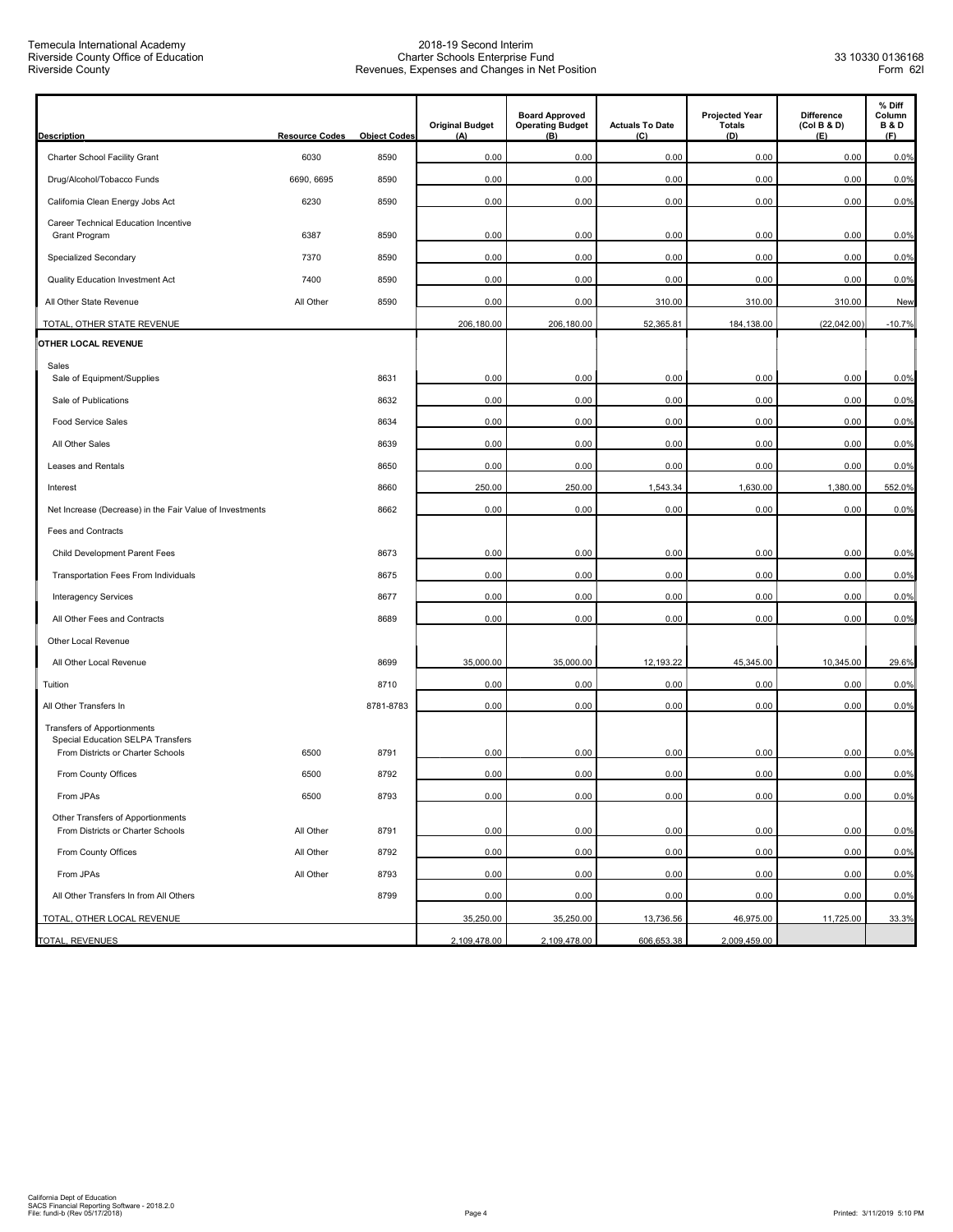| <b>Description</b>                                                    | <b>Resource Codes</b><br><b>Object Codes</b> | <b>Original Budget</b><br>(A) | <b>Board Approved</b><br><b>Operating Budget</b><br>(B) | <b>Actuals To Date</b><br>(C) | <b>Projected Year</b><br><b>Totals</b><br>(D) | Difference<br>(Col B & D)<br>(E) | % Diff<br>Column<br><b>B&amp;D</b><br>(F) |
|-----------------------------------------------------------------------|----------------------------------------------|-------------------------------|---------------------------------------------------------|-------------------------------|-----------------------------------------------|----------------------------------|-------------------------------------------|
| <b>CERTIFICATED SALARIES</b>                                          |                                              |                               |                                                         |                               |                                               |                                  |                                           |
| Certificated Teachers' Salaries                                       | 1100                                         | 746,334.00                    | 746,334.00                                              | 359,185.37                    | 686,057.00                                    | 60,277.00                        | 8.1%                                      |
| Certificated Pupil Support Salaries                                   | 1200                                         | 0.00                          | 0.00                                                    | 0.00                          | 0.00                                          | 0.00                             | 0.0%                                      |
| Certificated Supervisors' and Administrators' Salaries                | 1300                                         | 97,000.00                     | 97,000.00                                               | 58,333.38                     | 100,000.00                                    | (3,000.00)                       | $-3.1%$                                   |
| <b>Other Certificated Salaries</b>                                    | 1900                                         | 0.00                          | 0.00                                                    | 0.00                          | 0.00                                          | 0.00                             | 0.0%                                      |
| TOTAL, CERTIFICATED SALARIES                                          |                                              | 843,334.00                    | 843,334.00                                              | 417,518.75                    | 786,057.00                                    | 57,277.00                        | 6.8%                                      |
| <b>CLASSIFIED SALARIES</b>                                            |                                              |                               |                                                         |                               |                                               |                                  |                                           |
| <b>Classified Instructional Salaries</b>                              | 2100                                         | 10,800.00                     | 10,800.00                                               | 34,487.80                     | 78,492.00                                     | (67, 692.00)                     | $-626.8%$                                 |
| <b>Classified Support Salaries</b>                                    | 2200                                         | 0.00                          | 0.00                                                    | 0.00                          | 0.00                                          | 0.00                             | 0.0%                                      |
| Classified Supervisors' and Administrators' Salaries                  | 2300                                         | 0.00                          | 0.00                                                    | 0.00                          | 0.00                                          | 0.00                             | 0.0%                                      |
| Clerical, Technical and Office Salaries                               | 2400                                         | 53,280.00                     | 53,280.00                                               | 30,622.52                     | 53,280.00                                     | 0.00                             | 0.0%                                      |
| Other Classified Salaries                                             | 2900                                         | 0.00                          | 0.00                                                    | 525.00                        | 525.00                                        | (525.00)                         | New                                       |
| TOTAL, CLASSIFIED SALARIES                                            |                                              | 64,080.00                     | 64,080.00                                               | 65,635.32                     | 132,297.00                                    | (68, 217.00)                     | $-106.5%$                                 |
| <b>EMPLOYEE BENEFITS</b>                                              |                                              |                               |                                                         |                               |                                               |                                  |                                           |
|                                                                       |                                              |                               |                                                         |                               |                                               |                                  |                                           |
| <b>STRS</b>                                                           | 3101-3102                                    | 137,295.00                    | 137,295.00                                              | 67,913.40                     | 133,720.00                                    | 3,575.00                         | 2.6%                                      |
| <b>PERS</b>                                                           | 3201-3202                                    | 0.00                          | 0.00                                                    | 0.00                          | 0.00                                          | 0.00                             | 0.0%                                      |
| OASDI/Medicare/Alternative                                            | 3301-3302                                    | 17,132.00                     | 17,132.00                                               | 11,097.64                     | 20,525.00                                     | (3,393.00)                       | $-19.8%$                                  |
| Health and Welfare Benefits                                           | 3401-3402                                    | 115,200.00                    | 115,200.00                                              | 37,760.38                     | 58,900.00                                     | 56,300.00                        | 48.9%                                     |
| Unemployment Insurance                                                | 3501-3502                                    | 454.00                        | 454.00                                                  | 241.42                        | 440.00                                        | 14.00                            | 3.1%                                      |
| Workers' Compensation                                                 | 3601-3602                                    | 13,883.00                     | 13,883.00                                               | 17,871.59                     | 30,820.00                                     | (16, 937.00)                     | $-122.0%$                                 |
| OPEB, Allocated                                                       | 3701-3702                                    | 0.00                          | 0.00                                                    | 0.00                          | 0.00                                          | 0.00                             | 0.0%                                      |
| OPEB, Active Employees                                                | 3751-3752                                    | 0.00                          | 0.00                                                    | 0.00                          | 0.00                                          | 0.00                             | 0.0%                                      |
| Other Employee Benefits                                               | 3901-3902                                    | 0.00                          | 0.00                                                    | (44.78)                       | 0.00                                          | 0.00                             | 0.0%                                      |
| TOTAL, EMPLOYEE BENEFITS                                              |                                              | 283.964.00                    | 283,964.00                                              | 134,839.65                    | 244,405.00                                    | 39.559.00                        | 13.9%                                     |
| <b>BOOKS AND SUPPLIES</b>                                             |                                              |                               |                                                         |                               |                                               |                                  |                                           |
| Approved Textbooks and Core Curricula Materials                       | 4100                                         | 0.00                          | 0.00                                                    | 0.00                          | 0.00                                          | 0.00                             | 0.0%                                      |
| Books and Other Reference Materials                                   | 4200                                         | 16,281.00                     | 16,281.00                                               | 68,577.48                     | 91,760.87                                     | (75, 479.87)                     | -463.6%                                   |
| Materials and Supplies                                                | 4300                                         | 39,959.00                     | 39,959.00                                               | 10,310.79                     | 15,960.00                                     | 23,999.00                        | 60.1%                                     |
| Noncapitalized Equipment                                              | 4400                                         | 154,500.00                    | 166,620.87                                              | 110,644.16                    | 125,150.00                                    | 41,470.87                        | 24.9%                                     |
| Food                                                                  | 4700                                         | 0.00                          | 0.00                                                    | 437.19                        | 450.00                                        | (450.00)                         | New                                       |
| TOTAL, BOOKS AND SUPPLIES                                             |                                              | 210,740.00                    | 222,860.87                                              | 189,969.62                    | 233,320.87                                    | (10, 460.00)                     | $-4.7%$                                   |
| <b>SERVICES AND OTHER OPERATING EXPENSES</b>                          |                                              |                               |                                                         |                               |                                               |                                  |                                           |
| Subagreements for Services                                            | 5100                                         | 17,543.00                     | 17,543.00                                               | 0.00                          | 16,270.00                                     | 1,273.00                         | 7.3%                                      |
| <b>Travel and Conferences</b>                                         | 5200                                         | 7,000.00                      | 7,000.00                                                | 837.72                        | 7,000.00                                      | 0.00                             | 0.0%                                      |
| Dues and Memberships                                                  | 5300                                         | 1,090.00                      | 1,090.00                                                | 7,993.98                      | 3,660.00                                      | (2,570.00)                       | $-235.8%$                                 |
| Insurance                                                             | 5400-5450                                    | 6,250.00                      | 6,250.00                                                | 7,779.00                      | 12,615.00                                     | (6,365.00)                       | $-101.8%$                                 |
| Operations and Housekeeping Services                                  | 5500                                         | 49,700.00                     | 49,700.00                                               | 16,193.62                     | 43,300.00                                     | 6,400.00                         | 12.9%                                     |
| Rentals, Leases, Repairs, and Noncapitalized Improvements             | 5600                                         | 72,321.00                     | 72,321.00                                               | 51,811.07                     | 84,180.00                                     | (11, 859.00)                     | $-16.4%$                                  |
| <b>Transfers of Direct Costs</b>                                      | 5710                                         | 0.00                          | 0.00                                                    | 0.00                          | 0.00                                          | 0.00                             | 0.0%                                      |
| Transfers of Direct Costs - Interfund                                 | 5750                                         | 0.00                          | 0.00                                                    | 0.00                          | 0.00                                          | 0.00                             | 0.0%                                      |
| Professional/Consulting Services and<br><b>Operating Expenditures</b> | 5800                                         | 164,146.00                    | 164,146.00                                              | 97,856.92                     | 207,872.00                                    | (43, 726.00)                     | $-26.6%$                                  |
| Communications                                                        | 5900                                         | 10,870.00                     | 10,870.00                                               | 3,310.23                      | 9,460.00                                      | 1,410.00                         | 13.0%                                     |
| TOTAL, SERVICES AND OTHER OPERATING EXPENSES                          |                                              | 328,920.00                    | 328,920.00                                              | 185,782.54                    | 384,357.00                                    | (55, 437.00)                     | $-16.9%$                                  |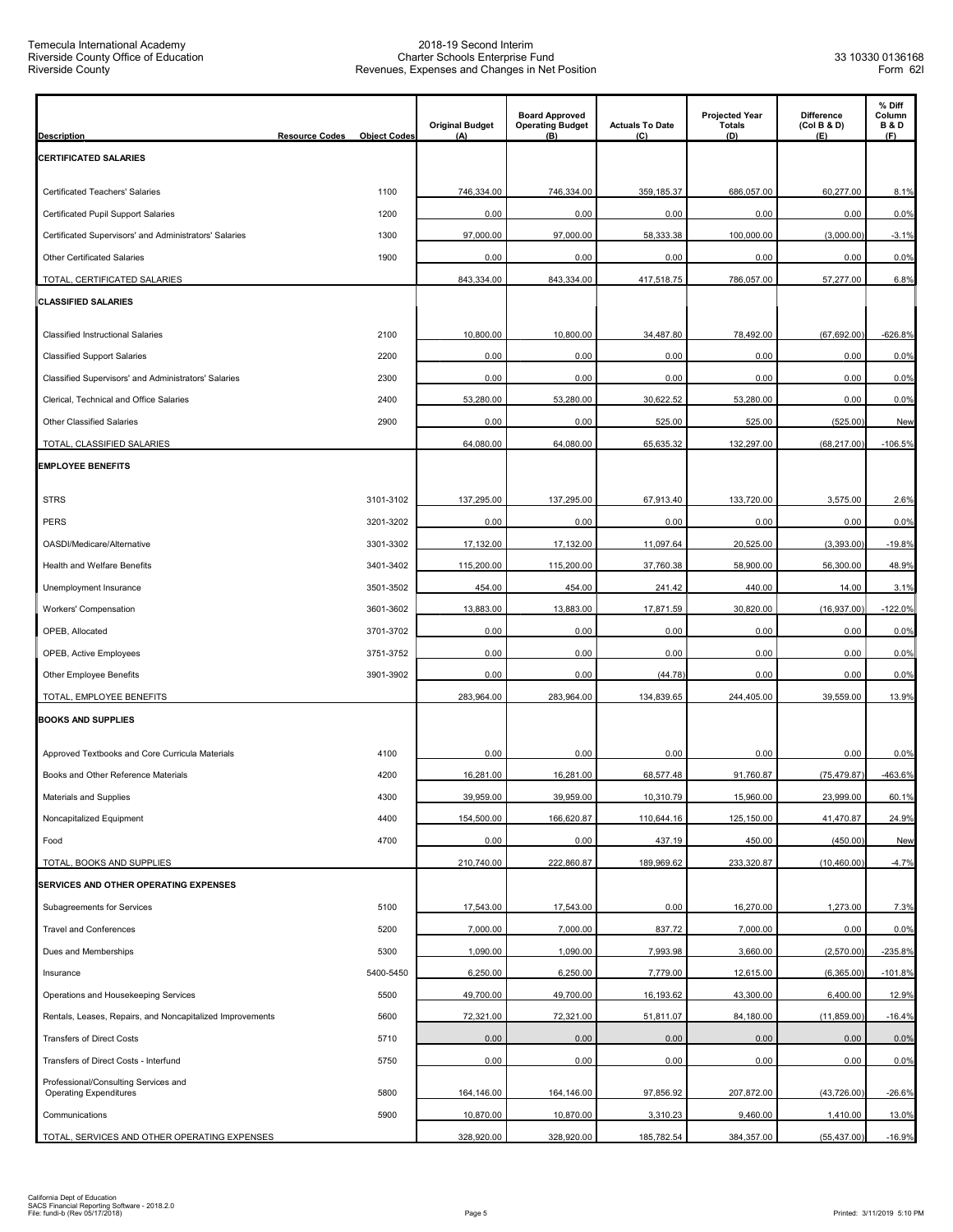| <b>Description</b>                                                                         | <b>Resource Codes</b> | <b>Object Codes</b> | <b>Original Budget</b><br>(A) | <b>Board Approved</b><br><b>Operating Budget</b><br>(B) | <b>Actuals To Date</b><br>(C) | <b>Projected Year</b><br>Totals<br>(D) | <b>Difference</b><br>(Col B & D)<br>(E) | % Diff<br>Column<br><b>B&amp;D</b><br>(F) |
|--------------------------------------------------------------------------------------------|-----------------------|---------------------|-------------------------------|---------------------------------------------------------|-------------------------------|----------------------------------------|-----------------------------------------|-------------------------------------------|
| <b>DEPRECIATION</b>                                                                        |                       |                     |                               |                                                         |                               |                                        |                                         |                                           |
| <b>Depreciation Expense</b>                                                                |                       | 6900                | 1,200.00                      | 1.200.00                                                | 0.00                          | 2.424.00                               | (1,224.00)                              | $-102.0%$                                 |
| TOTAL, DEPRECIATION                                                                        |                       |                     | 1,200.00                      | 1,200.00                                                | 0.00                          | 2,424.00                               | (1,224.00)                              | $-102.0%$                                 |
| OTHER OUTGO (excluding Transfers of Indirect Costs)                                        |                       |                     |                               |                                                         |                               |                                        |                                         |                                           |
| Tuition                                                                                    |                       |                     |                               |                                                         |                               |                                        |                                         |                                           |
| Tuition for Instruction Under Interdistrict Attendance Agreements                          |                       | 7110                | 0.00                          | 0.00                                                    | 0.00                          | 0.00                                   | 0.00                                    | 0.0%                                      |
| Tuition, Excess Costs, and/or Deficit Payments<br>Payments to Districts or Charter Schools |                       | 7141                | 0.00                          | 0.00                                                    | 0.00                          | 0.00                                   | 0.00                                    | 0.0%                                      |
| Payments to County Offices                                                                 |                       | 7142                | 0.00                          | 0.00                                                    | 0.00                          | 0.00                                   | 0.00                                    | 0.0%                                      |
| Payments to JPAs                                                                           |                       | 7143                | 0.00                          | 0.00                                                    | 0.00                          | 0.00                                   | 0.00                                    | 0.0%                                      |
| Other Transfers Out                                                                        |                       |                     |                               |                                                         |                               |                                        |                                         |                                           |
| All Other Transfers                                                                        |                       | 7281-7283           | 0.00                          | 0.00                                                    | 0.00                          | 0.00                                   | 0.00                                    | 0.0%                                      |
| All Other Transfers Out to All Others                                                      |                       | 7299                | 0.00                          | 0.00                                                    | 0.00                          | 0.00                                   | 0.00                                    | 0.0%                                      |
| <b>Debt Service</b>                                                                        |                       |                     |                               |                                                         |                               |                                        |                                         |                                           |
| Debt Service - Interest                                                                    |                       | 7438                | 0.00                          | 0.00                                                    | 0.00                          | 3,998.00                               | (3,998.00)                              | New                                       |
| TOTAL, OTHER OUTGO (excluding Transfers of Indirect Costs)                                 |                       |                     | 0.00                          | 0.00                                                    | 0.00                          | 3,998.00                               | (3,998.00)                              | New                                       |
| OTHER OUTGO - TRANSFERS OF INDIRECT COSTS                                                  |                       |                     |                               |                                                         |                               |                                        |                                         |                                           |
| <b>Transfers of Indirect Costs</b>                                                         |                       | 7310                | 0.00                          | 0.00                                                    | 0.00                          | 0.00                                   | 0.00                                    | 0.0%                                      |
| Transfers of Indirect Costs - Interfund                                                    |                       | 7350                | 0.00                          | 0.00                                                    | 0.00                          | 0.00                                   | 0.00                                    | 0.0%                                      |
| TOTAL, OTHER OUTGO - TRANSFERS OF INDIRECT COSTS                                           |                       |                     | 0.00                          | 0.00                                                    | 0.00                          | 0.00                                   | 0.00                                    | 0.0%                                      |
| TOTAL, EXPENSES                                                                            |                       |                     | 1,732,238.00                  | 1,744,358.87                                            | 993,745.88                    | 1,786,858.87                           |                                         |                                           |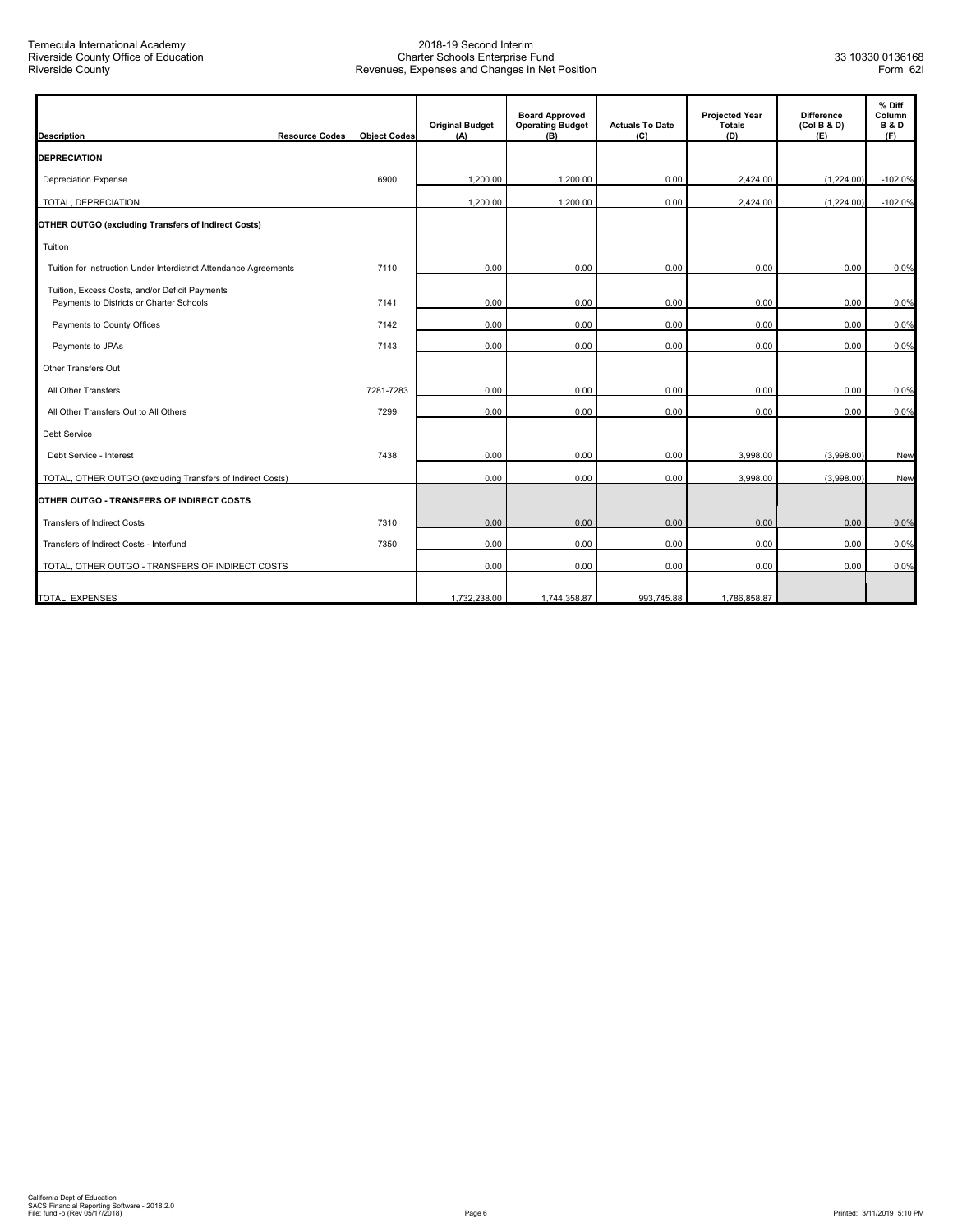| <b>Description</b>                                           | <b>Resource Codes</b> | <b>Object Codes</b> | <b>Original Budget</b><br>(A) | <b>Board Approved</b><br><b>Operating Budget</b><br>$(\overline{B})$ | <b>Actuals To Date</b><br>(C) | <b>Projected Year</b><br><b>Totals</b><br>(D) | <b>Difference</b><br>(Col B & D)<br>(E) | % Diff<br>Column<br><b>B&amp;D</b><br>(F) |
|--------------------------------------------------------------|-----------------------|---------------------|-------------------------------|----------------------------------------------------------------------|-------------------------------|-----------------------------------------------|-----------------------------------------|-------------------------------------------|
| <b>INTERFUND TRANSFERS</b>                                   |                       |                     |                               |                                                                      |                               |                                               |                                         |                                           |
| <b>INTERFUND TRANSFERS IN</b>                                |                       |                     |                               |                                                                      |                               |                                               |                                         |                                           |
| Other Authorized Interfund Transfers In                      |                       | 8919                | 0.00                          | 0.00                                                                 | 0.00                          | 0.00                                          | 0.00                                    | 0.0%                                      |
| (a) TOTAL, INTERFUND TRANSFERS IN                            |                       |                     | 0.00                          | 0.00                                                                 | 0.00                          | 0.00                                          | 0.00                                    | 0.0%                                      |
| <b>INTERFUND TRANSFERS OUT</b>                               |                       |                     |                               |                                                                      |                               |                                               |                                         |                                           |
| Other Authorized Interfund Transfers Out                     |                       | 7619                | 0.00                          | 0.00                                                                 | 0.00                          | 0.00                                          | 0.00                                    | 0.0%                                      |
| (b) TOTAL, INTERFUND TRANSFERS OUT                           |                       |                     | 0.00                          | 0.00                                                                 | 0.00                          | 0.00                                          | 0.00                                    | 0.0%                                      |
| OTHER SOURCES/USES                                           |                       |                     |                               |                                                                      |                               |                                               |                                         |                                           |
| <b>SOURCES</b>                                               |                       |                     |                               |                                                                      |                               |                                               |                                         |                                           |
| <b>Other Sources</b>                                         |                       |                     |                               |                                                                      |                               |                                               |                                         |                                           |
| Transfers from Funds of Lapsed/Reorganized LEAs              |                       | 8965                | 0.00                          | 0.00                                                                 | 0.00                          | 0.00                                          | 0.00                                    | 0.0%                                      |
| All Other Financing Sources                                  |                       | 8979                | 0.00                          | 0.00                                                                 | 0.00                          | 0.00                                          | 0.00                                    | 0.0%                                      |
| (c) TOTAL, SOURCES<br><b>USES</b>                            |                       |                     | 0.00                          | 0.00                                                                 | 0.00                          | 0.00                                          | 0.00                                    | 0.0%                                      |
| Transfers of Funds from Lapsed/Reorganized LEAs              |                       | 7651                | 0.00                          | 0.00                                                                 | 0.00                          | 0.00                                          | 0.00                                    | 0.0%                                      |
| All Other Financing Uses                                     |                       | 7699                | 0.00                          | 0.00                                                                 | 0.00                          | 0.00                                          | 0.00                                    | 0.0%                                      |
| (d) TOTAL, USES                                              |                       |                     | 0.00                          | 0.00                                                                 | 0.00                          | 0.00                                          | 0.00                                    | 0.0%                                      |
| <b>CONTRIBUTIONS</b>                                         |                       |                     |                               |                                                                      |                               |                                               |                                         |                                           |
| Contributions from Unrestricted Revenues                     |                       | 8980                | 0.00                          | 0.00                                                                 | 0.00                          | 0.00                                          | 0.00                                    | 0.0%                                      |
| Contributions from Restricted Revenues                       |                       | 8990                | 0.00                          | 0.00                                                                 | 0.00                          | 0.00                                          | 0.00                                    | 0.0%                                      |
| (e) TOTAL, CONTRIBUTIONS                                     |                       |                     | 0.00                          | 0.00                                                                 | 0.00                          | 0.00                                          | 0.00                                    | 0.0%                                      |
| TOTAL, OTHER FINANCING SOURCES/USES<br>$(a - b + c - d + e)$ |                       |                     | 0.00                          | 0.00                                                                 | 0.00                          | 0.00                                          |                                         |                                           |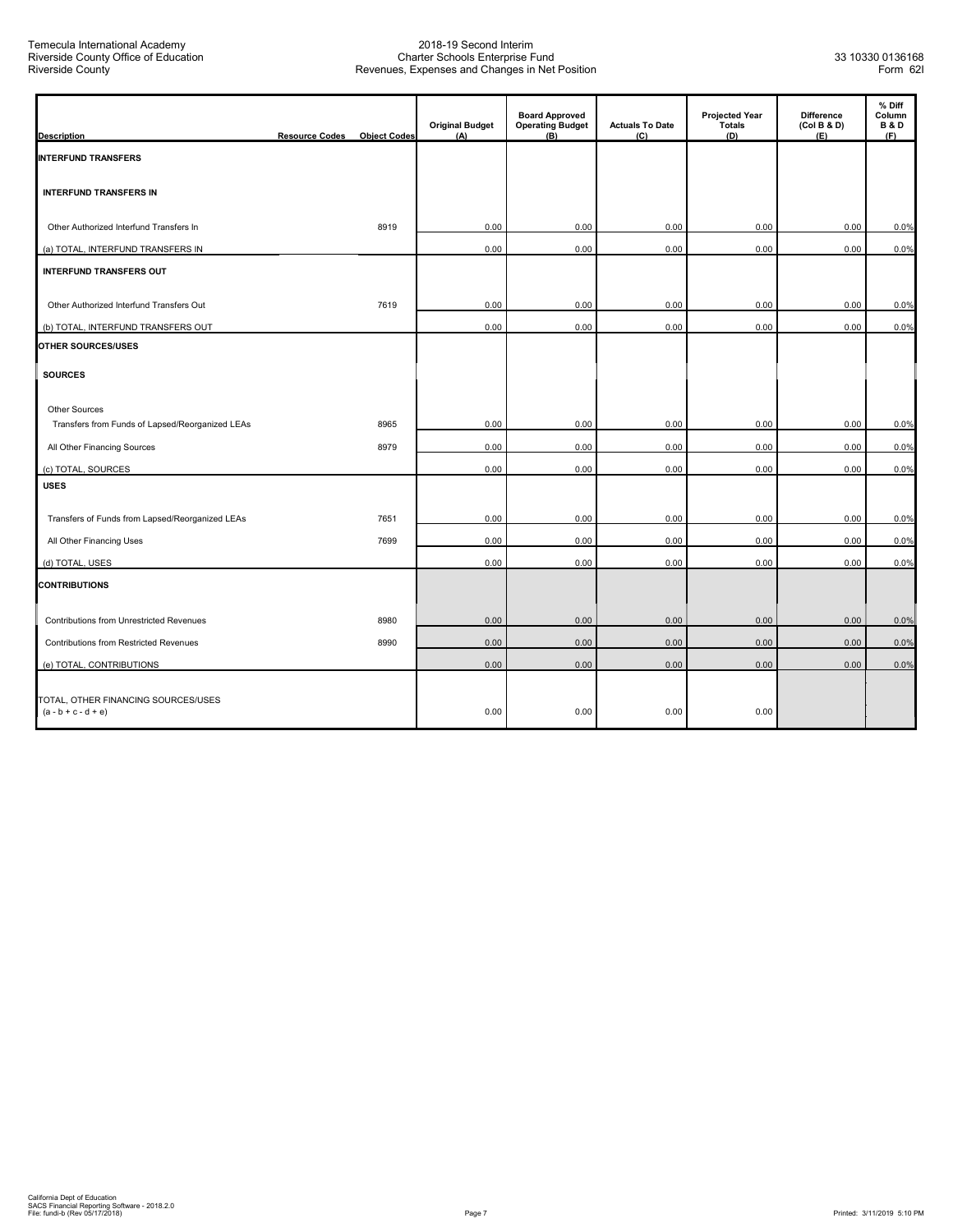Second Interim Charter Schools Enterprise Fund Exhibit: Restricted Net Position Detail

**2018/19**

#### **Resource Description <b>Projected Year Totals**

Total, Restricted Net Position **0.00** and the contract of the contract of the contract of the contract of the contract of the contract of the contract of the contract of the contract of the contract of the contract of the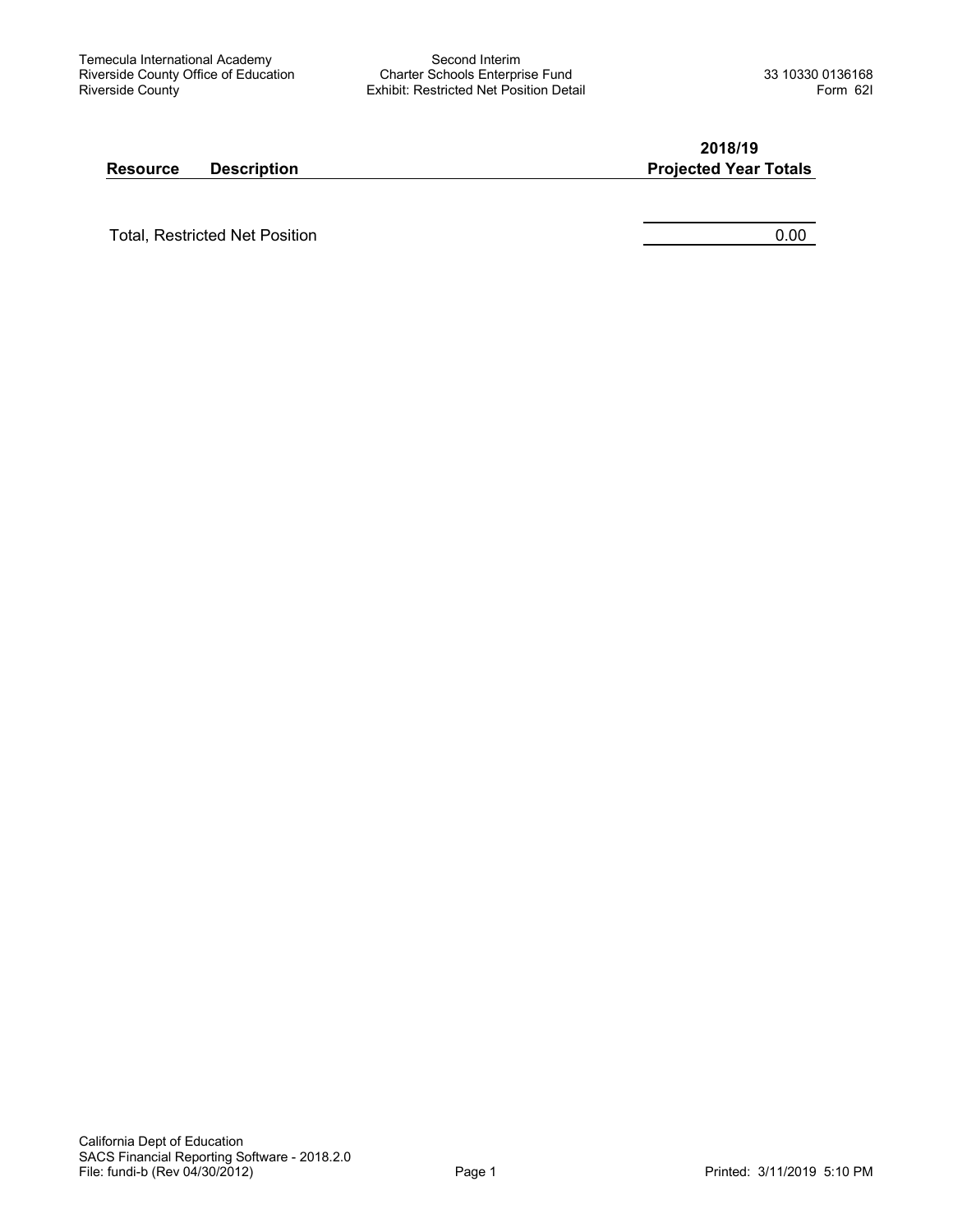#### **TEMECULA INTERNATIONAL ACADEMYPROFIT AND LOSS BY RESOURCE (ACTUAL AS OF 01-31-2019)**

|                                                                  | 0000       | 1100        | 1400      | <b>Unrestricted</b> | 3310 | 4610       | 6300     | 6500      | 7311   | <b>Restricted</b> | <b>Total</b> |
|------------------------------------------------------------------|------------|-------------|-----------|---------------------|------|------------|----------|-----------|--------|-------------------|--------------|
| 62 - Charter School Enterprise Fund                              |            |             |           |                     |      |            |          |           |        |                   |              |
| 8011 LCFF State Aid - Current Year                               | 391,196.00 | 0.00        | 0.00      | 391,196.00          | 0.00 | 0.00       | 0.00     | 0.00      | 0.00   | 0.00              | 391,196.00   |
| 8012 Education Protection Account State Aid - Current Year       | 0.00       | 0.00        | 10,972.00 | 10,972.00           | 0.00 | 0.00       | 0.00     | 0.00      | 0.00   | 0.00              | 10,972.00    |
| 8096 Transfers to Charter Schools in Lieu of Property Taxes      | 137,269.00 | 0.00        | 0.00      | 137,269.00          | 0.00 | 0.00       | 0.00     | 0.00      | 0.00   | 0.00              | 137,269.00   |
| 8000-8099 Revenue Limit Sources                                  | 528.465.00 | 0.00        | 10.972.00 | 539.437.00          | 0.00 | 0.00       | 0.00     | 0.00      | 0.00   | 0.00              | 539,437.00   |
|                                                                  |            |             |           |                     |      |            |          |           |        |                   |              |
| 8290 All Other Federal Rev                                       | 0.00       | 0.00        | 0.00      | 0.00                | 0.00 | 140,134.01 | 0.00     | 0.00      | 0.00   | 140,134.01        | 140,134.01   |
| 8100-8299 Federal Revenue                                        | 0.00       | 0.00        | 0.00      | 0.00                | 0.00 | 140.134.01 | 0.00     | 0.00      | 0.00   | 140.134.01        | 140.134.01   |
|                                                                  |            |             |           |                     |      |            |          |           |        |                   |              |
| 8311 Other State Apportionments - Current Year                   | 0.00       | 0.00        | 0.00      | 0.00                | 0.00 | 0.00       | 0.00     | 24,682.00 | 0.00   | 24,682.00         | 24.682.00    |
| <b>Mandated Cost Reimbursements</b><br>8550                      | 11,890.00  | 0.00        | 0.00      | 11,890.00           | 0.00 | 0.00       | 0.00     | 0.00      | 0.00   | 0.00              | 11,890.00    |
| 8560 State Lottery Revenue                                       | 0.00       | 23,197.25   | 0.00      | 23,197.25           | 0.00 | 0.00       | 6,773.56 | 0.00      | 0.00   | 6,773.56          | 29,970.81    |
| 8590 All Other State Revenue                                     | 0.00       | 0.00        | 0.00      | 0.00                | 0.00 | 0.00       | 0.00     | 0.00      | 310.00 | 310.00            | 310.00       |
| 8300-8599 Other State Revenue                                    | 11,890.00  | 23,197.25   | 0.00      | 35,087.25           | 0.00 | 0.00       | 6,773.56 | 24,682.00 | 310.00 | 31,765.56         | 66,852.81    |
|                                                                  |            |             |           |                     |      |            |          |           |        |                   |              |
| 8660 Interest Income                                             | 1.543.34   | 0.00        | 0.00      | 1,543.34            | 0.00 | 0.00       | 0.00     | 0.00      | 0.00   | 0.00              | 1.543.34     |
| 8699 All Other Local Revenue                                     | 29,231.49  | 0.00        | 0.00      | 29,231.49           | 0.00 | 0.00       | 0.00     | 0.00      | 0.00   | 0.00              | 29,231.49    |
| 8600-8799 Other Local Revenue                                    | 30,774.83  | 0.00        | 0.00      | 30,774.83           | 0.00 | 0.00       | 0.00     | 0.00      | 0.00   | 0.00              | 30,774.83    |
|                                                                  |            |             |           |                     |      |            |          |           |        |                   |              |
| <b>Total Revenue</b>                                             | 571,129.83 | 23, 197. 25 | 10,972.00 | 605,299.08          | 0.00 | 140,134.01 | 6,773.56 | 24,682.00 | 310.00 | 171,899.57        | 777,198.65   |
|                                                                  |            |             |           |                     |      |            |          |           |        |                   |              |
| 1100 Certificated Teachers' Salaries                             | 324,313.05 | 0.00        | 0.00      | 324,313.05          | 0.00 | 0.00       | 0.00     | 34,872.32 | 0.00   | 34,872.32         | 359,185.37   |
| 1300 Certificated Supervisors' and Administrators' Salaries      | 58,333.38  | 0.00        | 0.00      | 58,333.38           | 0.00 | 0.00       | 0.00     | 0.00      | 0.00   | 0.00              | 58,333.38    |
| <b>1000 Certificated Salaries</b>                                | 382.646.43 | 0.00        | 0.00      | 382.646.43          | 0.00 | 0.00       | 0.00     | 34,872.32 | 0.00   | 34.872.32         | 417,518.75   |
|                                                                  |            |             |           |                     |      |            |          |           |        |                   |              |
| 2100 Classified Instructional Salaries                           | 34.487.80  | 0.00        | 0.00      | 34.487.80           | 0.00 | 0.00       | 0.00     | 0.00      | 0.00   | 0.00              | 34,487.80    |
| Clerical, Technical, and Office Staff Salaries<br>2400           | 30,622.52  | 0.00        | 0.00      | 30,622.52           | 0.00 | 0.00       | 0.00     | 0.00      | 0.00   | 0.00              | 30,622.52    |
| 2900 Other Classified Salaries                                   | 525.00     | 0.00        | 0.00      | 525.00              | 0.00 | 0.00       | 0.00     | 0.00      | 0.00   | 0.00              | 525.00       |
| <b>2000 Classified Salaries</b>                                  | 65,635.32  | 0.00        | 0.00      | 65,635.32           | 0.00 | 0.00       | 0.00     | 0.00      | 0.00   | 0.00              | 65,635.32    |
|                                                                  |            |             |           |                     |      |            |          |           |        |                   |              |
| State Teachers' Retirement System, certificated position<br>3101 | 62,236.16  | 0.00        | 0.00      | 62,236.16           | 0.00 | 0.00       | 0.00     | 5,677.24  | 0.00   | 5,677.24          | 67,913.40    |
| OASDI, certificated positions<br>3311                            | 22.32      | 0.00        | 0.00      | 22.32               | 0.00 | 0.00       | 0.00     | 0.00      | 0.00   | 0.00              | 22.32        |
| 3312 OASDI, classified positions                                 | 4,069.45   | 0.00        | 0.00      | 4,069.45            | 0.00 | 0.00       | 0.00     | 0.00      | 0.00   | 0.00              | 4,069.45     |
| 3321 Medicare, certificated positions                            | 5,548.53   | 0.00        | 0.00      | 5,548.53            | 0.00 | 0.00       | 0.00     | 505.64    | 0.00   | 505.64            | 6,054.17     |
| 3322 Medicare, classified positions                              | 951.70     | 0.00        | 0.00      | 951.70              | 0.00 | 0.00       | 0.00     | 0.00      | 0.00   | 0.00              | 951.70       |
| 3401 Health & Welfare Benefits, certificated positions           | 31,986.73  | 0.00        | 0.00      | 31,986.73           | 0.00 | 0.00       | 0.00     | 0.00      | 0.00   | 0.00              | 31,986.73    |
| 3402 Health & Welfare Benefits, classified positions             | 5,773.65   | 0.00        | 0.00      | 5,773.65            | 0.00 | 0.00       | 0.00     | 0.00      | 0.00   | 0.00              | 5,773.65     |
| 3501<br>State Unemployment Insurance, certificated positions     | 191.12     | 0.00        | 0.00      | 191.12              | 0.00 | 0.00       | 0.00     | 17.44     | 0.00   | 17.44             | 208.56       |
| 3502 State Unemployment Insurance, classified positions          | 32.86      | 0.00        | 0.00      | 32.86               | 0.00 | 0.00       | 0.00     | 0.00      | 0.00   | 0.00              | 32.86        |
| Workers' Compensation Insurance, certificated position<br>3601   | 17,488.06  | 0.00        | 0.00      | 17,488.06           | 0.00 | 0.00       | 0.00     | 634.72    | 0.00   | 634.72            | 18,122.78    |
| 3602 Workers' Compensation Insurance, classified positions       | 1,189.81   | 0.00        | 0.00      | 1,189.81            | 0.00 | 0.00       | 0.00     | 0.00      | 0.00   | 0.00              | 1,189.81     |
| 3902 Other Benefits, classified positions                        | -44.78     | 0.00        | 0.00      | $-44.78$            | 0.00 | 0.00       | 0.00     | 0.00      | 0.00   | 0.00              | $-44.78$     |
| 3000 Employee Benefits                                           | 129,445.61 | 0.00        | 0.00      | 129,445.61          | 0.00 | 0.00       | 0.00     | 6,835.04  | 0.00   | 6,835.04          | 136,280.65   |
|                                                                  |            |             |           |                     |      |            |          |           |        |                   |              |
| 4200 Books and Other Reference Materials                         | 52,046.23  | 0.00        | 0.00      | 52,046.23           | 0.00 | 16,531.25  | 0.00     | 0.00      | 0.00   | 16,531.25         | 68,577.48    |
| 4300 Materials and Supplies                                      | 10,310.79  | 0.00        | 0.00      | 10,310.79           | 0.00 | 0.00       | 0.00     | 0.00      | 0.00   | 0.00              | 10,310.79    |
| 4400 Noncapitalized Equipment                                    | 68,077.67  | 0.00        | 0.00      | 68,077.67           | 0.00 | 30,445.62  | 0.00     | 0.00      | 0.00   | 30,445.62         | 98,523.29    |